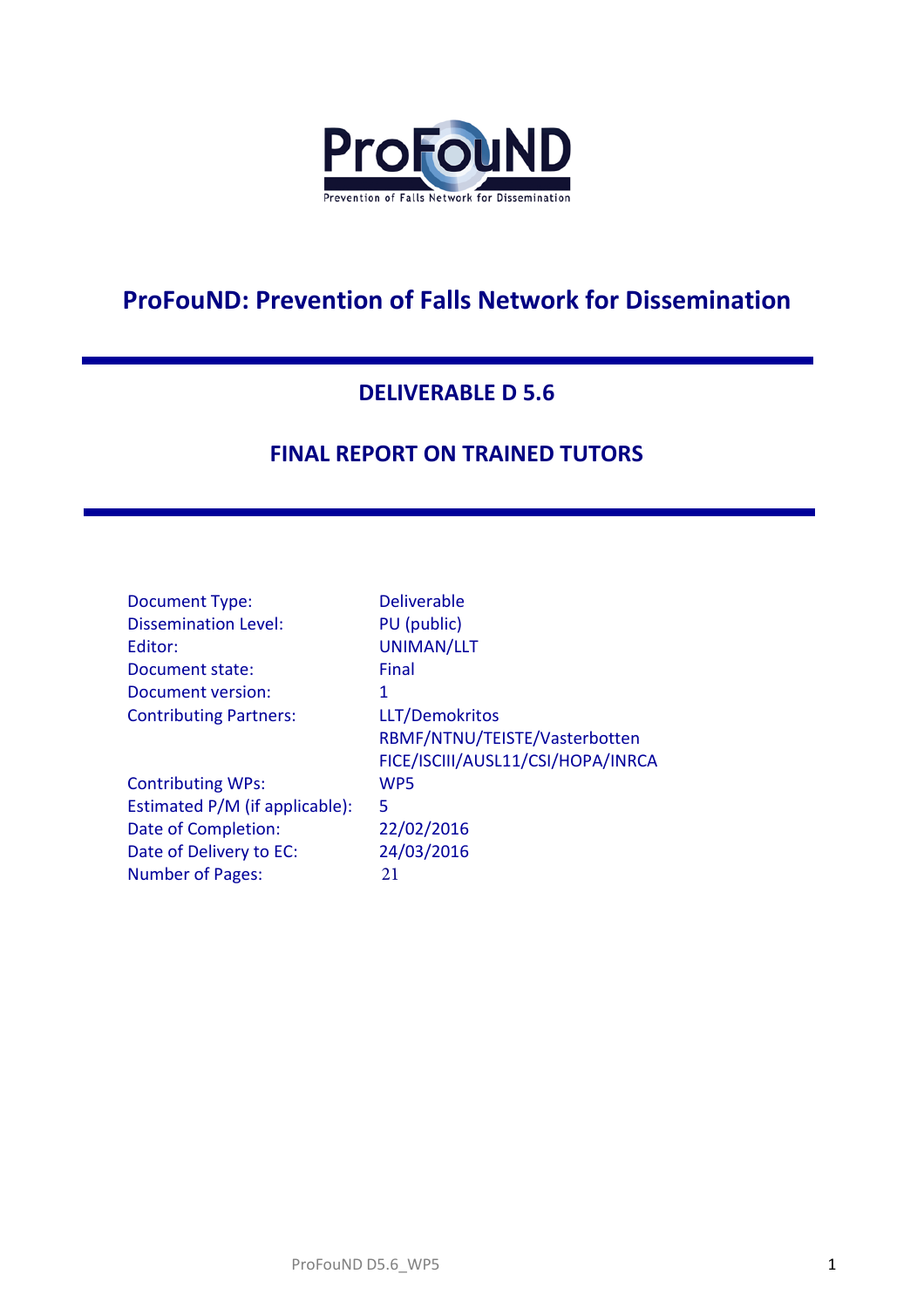## **Contents:**

| $\begin{minipage}[c]{0.9\linewidth} \textbf{C} \textbf{relation of a community} \textbf{.} \end{minipage} \begin{minipage}[c]{0.9\linewidth} \textbf{C} \textbf{relation of a community} \textbf{.} \end{minipage} \begin{minipage}[c]{0.9\linewidth} \textbf{C} \textbf{relation of a community} \textbf{.} \end{minipage} \begin{minipage}[c]{0.9\linewidth} \textbf{C} \textbf{relation of a community} \textbf{.} \end{minipage} \begin{minipage}[c]{0.9\linewidth} \textbf{C} \textbf{relation of a community} \textbf{.} \end{minipage} \begin{minip$ |  |
|-------------------------------------------------------------------------------------------------------------------------------------------------------------------------------------------------------------------------------------------------------------------------------------------------------------------------------------------------------------------------------------------------------------------------------------------------------------------------------------------------------------------------------------------------------------|--|
|                                                                                                                                                                                                                                                                                                                                                                                                                                                                                                                                                             |  |
|                                                                                                                                                                                                                                                                                                                                                                                                                                                                                                                                                             |  |
|                                                                                                                                                                                                                                                                                                                                                                                                                                                                                                                                                             |  |
| Reach to evidence based strength and balance exercise to older people 13                                                                                                                                                                                                                                                                                                                                                                                                                                                                                    |  |
|                                                                                                                                                                                                                                                                                                                                                                                                                                                                                                                                                             |  |
|                                                                                                                                                                                                                                                                                                                                                                                                                                                                                                                                                             |  |
|                                                                                                                                                                                                                                                                                                                                                                                                                                                                                                                                                             |  |
|                                                                                                                                                                                                                                                                                                                                                                                                                                                                                                                                                             |  |
|                                                                                                                                                                                                                                                                                                                                                                                                                                                                                                                                                             |  |
|                                                                                                                                                                                                                                                                                                                                                                                                                                                                                                                                                             |  |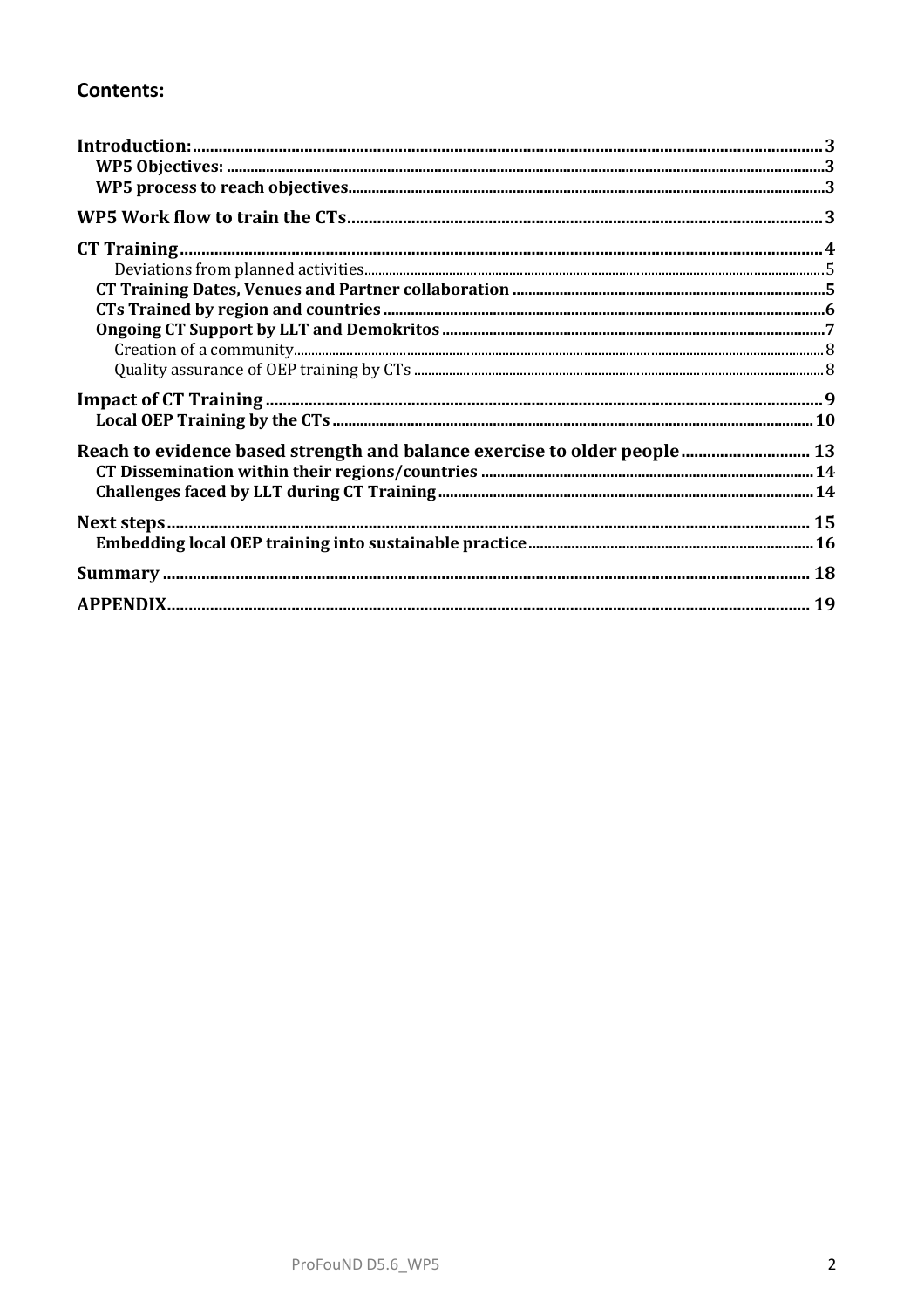## **Introduction:**

## **WP5 Lead:** 05 Later Life Training (SME) **Contributions by other Partners:** 11 Demokritos

#### **WP5 Objectives:**

The objective of WP5 is to create a network comprising a cadre of trained and accredited instructors of falls prevention and management exercise tutors across Europe, supported using online training and quality control. The tutors once trained will be accredited to provide evidence based falls preventions exercise interventions to a variety of different client groups and deliver evidence based, standardised and endorsed training themselves to new instructors in the regions. A network will be created for these tutors to be supported with continuing professional education, support for implementation, and a cascade model of training and delivery to ensure sustainability. Creation of this network and standardisation of delivery across regions will ensure effectiveness and reach. The training being provided is based on the successful evidence based model developed in the UK by the SME LLT and trains the instructors on how to train new instructors in their country.

#### **WP5 process to reach objectives**

Cascade Trainers (CTs) first have to qualify as OEP Leaders, with support from online training and face to face training by LLT. The assessments then qualify them to deliver strength and balance exercise programmes to older adults. Then they train as CTs (in the same training programme, delivered by LLT), to train new OEP Leaders in their regions. This report details the work flow to train the CTs, the dates and areas of training so far, the local training that has occurred since the CT training and the reach to older people documented so far. The expectation (outlined in the DoW) was that LLT would have trained at least 45 trainers from at least 15 regions by Month 26. In fact, **LLT has trained 118 CTs from 11 countries** (and 49 regions within those countries) and by Month 36, **110 of these CTs were on the CT Directory** (public on ProFouND website, see Appendix), **45.8% (54 CTs) had already completed local OEP leader training in their regions**, training **a total of 1211 new OEP leaders in 9 countries**.

## **WP5 Work flow to train the CTs**

The following milestones, tasks and deliverables have been completed in the work flow of training CTs within the ProFouND project.

- D5.1 Home exercise booklets distributed for translation: Home exercise booklets distributed for translation to ensure translation into different languages and OEP video for voiceover in different languages [month 1]
- D2.3 Demokritos developed and provided support for the online training portal (originally on [http://profoundtraining.dat.demokritos.gr](http://profoundtraining.dat.demokritos.gr/) and now on [http://training.profound.eu.com](http://training.profound.eu.com/) )
- D5.2 Protocol for tutor training: devise a training protocol and create a set of training resources available online, to support the face to face training. [month 4]
- Task 5.2 Creation of online resources to support tutor training. In order to train tutors across Europe, WP5 first devised a training protocol and created a set of training resources available online, to support the face to face training. These comprise evidence based training materials which will equip trainers with skills and knowledge in postural stability, strength and balance exercises (PSI and OEP) and Motivational training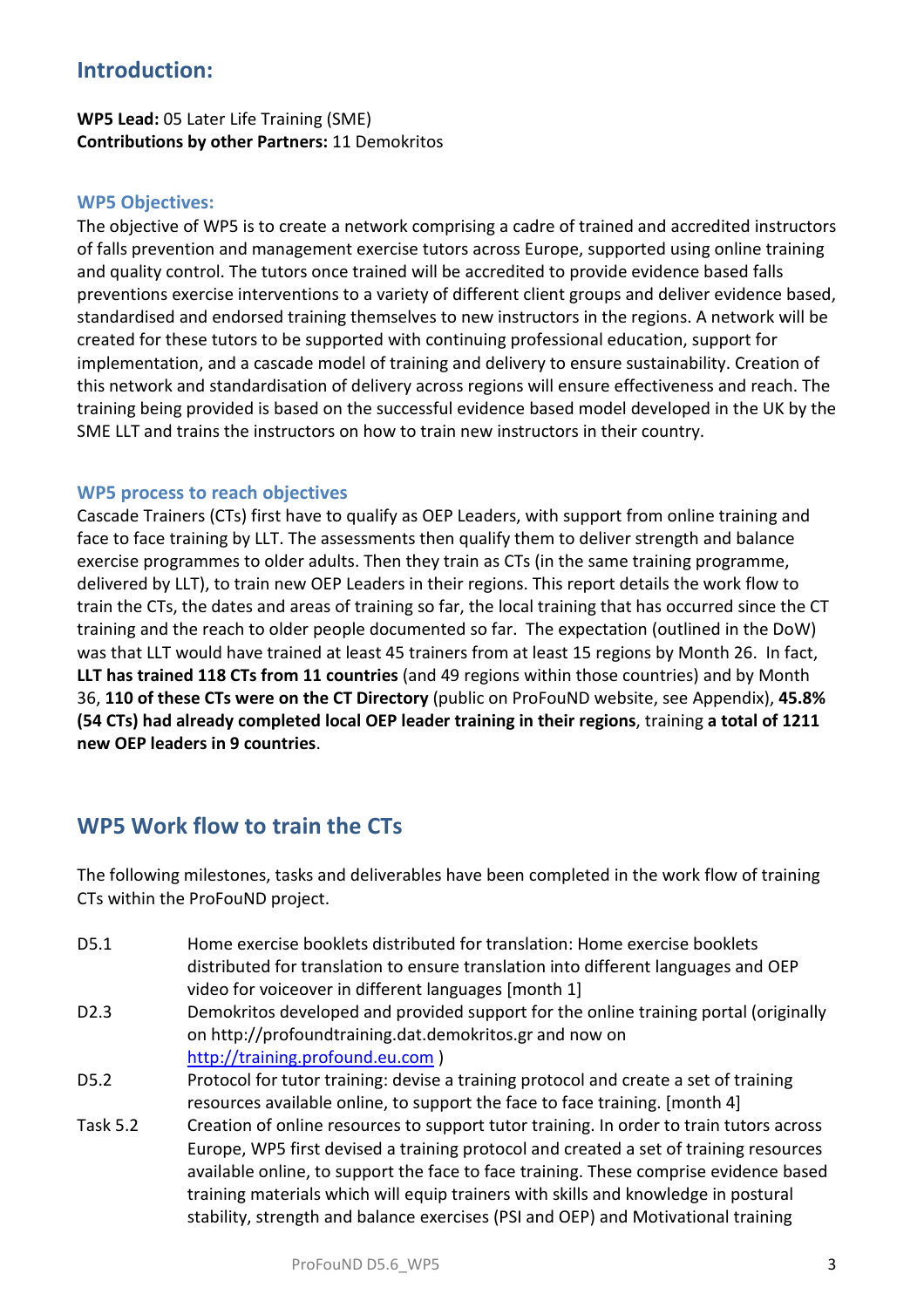(MMe) as well as the skills required to organise future training, communication skills and support strategies.

- Task 5.3 Liaise with the European Register of Exercise Professionals (EREPS) to ensure that the qualifications are endorsed across Europe, this includes the provision of all materials described in task 2. This has been completed and the qualification fits with EU qualification framework.
- Task 5.4 Devise quality assurance protocol and schema, including online submission of quality assurance paperwork and video streaming of technical practical skills and leadership and teaching skills. This includes registers of people trained, results, film clips of them delivering training, evaluation forms from students and self-assessment of training skills.
- D5.3 Online resources to support tutor training [month 6]
- D5.4 Protocol for quality assurance, including online submission of quality assurance paperwork and video streaming of technical practical skills and leadership and teaching skills [month 9]
- Task 5.5 Recruit trainees from 10-15 sites across Europe. (Milestone month 18)
- Task 5.6 Provide training (face to face and supported through online resources).
- Task 5.7 Follow up, quality control and support of CTs.
- Task 5.8 Provision of annual reports and protocols.
- D5.5 Interim report on trained tutors [month 26].
- D5.6 Final report on trained tutors (this document) [month 36].
- D5.7 Follow Me Film Version of Otago [month 36].

## **CT Training**

LLT worked closely with Demokritos to set up a useable and friendly online training portal to support training and revision before the face to face training started.



Detailed consideration of the eligibility criteria for whom could train as a CT was included in D5.2 to ensure that the local partners recruited the people most likely to be successful and most likely to deliver future training within their regions. In most instances local training has been instigated by a few enthusiastic CTs but there is still a need to engage with some organisations that employ the trained CTs to allow them time to deliver local training. In some instances, CTs have taken maternity leave, changed employers or have changed their roles within organisations such that they cannot, at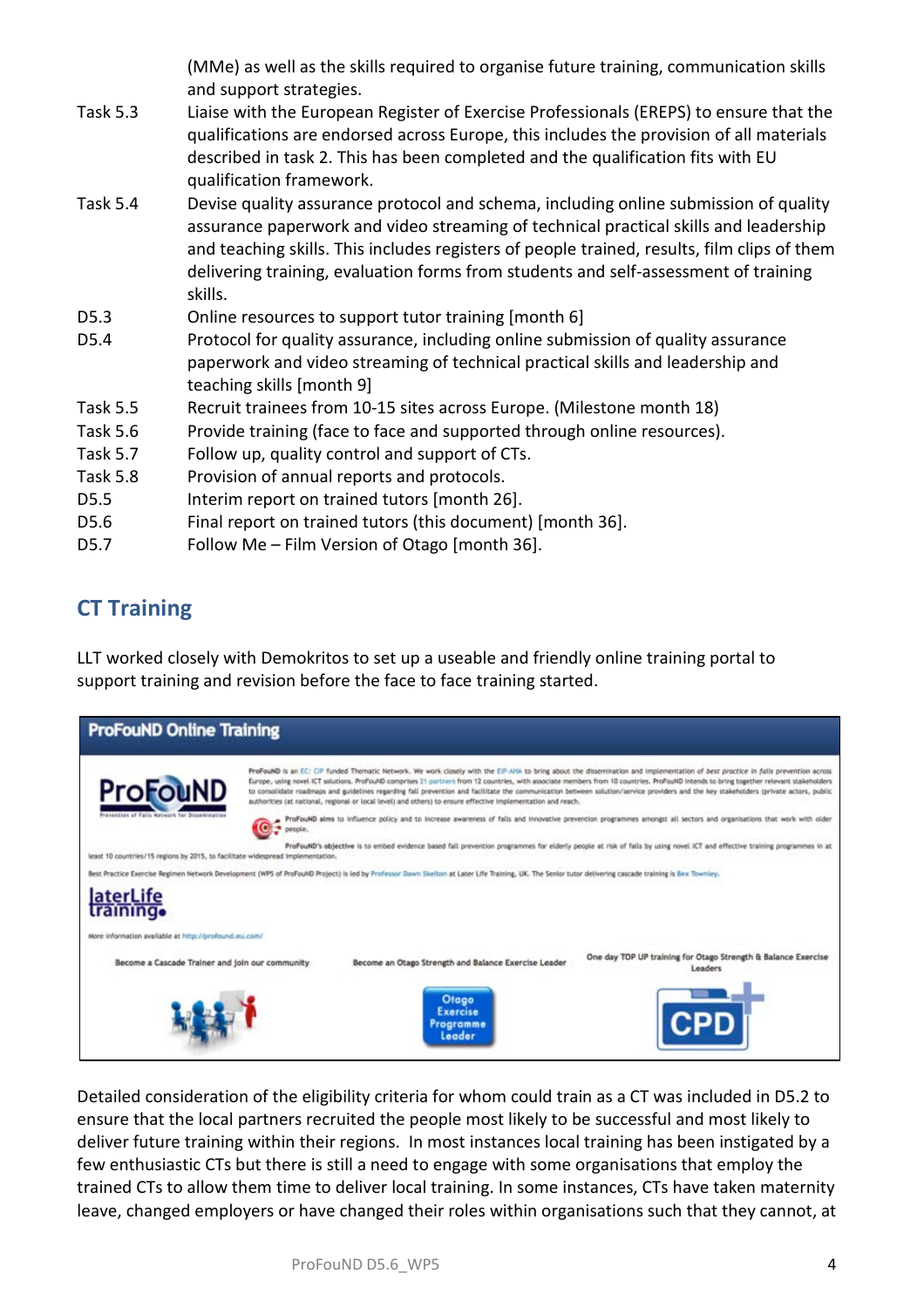this time, deliver local training. This said, there is a very high level of commitment. Some regions have set up oversight of these CTs (Sweden, Italy (Tuscany), Spain, Sweden and Norway) in an attempt to ensure wide reach of training. This section details the training dates and places delivered from Jan 2014 to October 2015 by LLT. Sections further in this report detail local training delivered and reach to older people.

**Deviations from planned activities** None

### **CT Training Dates, Venues and Partner collaboration**

Detailed information was given in D5.5 on the first eight CT courses. In brief:

1) The **first** Cascade training course took place in **Stuttgart, Germany (RBMF)**, 20-24th January 2014. WP4 (Partner 3) identified 13 physiotherapists/sports scientists from their contacts in **Germany** (4 regions), **Switzerland** (2 regions), and **Austria** (2 regions). This included representation from Partner 16 (JOHANNITER-UNFALL-HILFE IN OSTERREICH), and from Partner 3 (RBMF). 12 took assessments and became OEP leaders and CTs. One student could not attend the assessments but has instigated OEP being delivered within her University setting (without assessments).

2) The **second** Cascade training course took place in **Trondheim, Norway (NTNU)**, 24-28th March 2014. WP3 (Partner 4) identified 10 physiotherapists from their contacts in **Norway** (5 regions). 10 took assessments and became OEP leaders and CTs.

3) The **third** Cascade training course took place in **Lamia, Greece (TEISTE)**, 19-24th June 2014. Partner 22 identified 11 physiotherapists from their contacts in **Greece** (4 regions) and **Cyprus** (1 region). 11 took assessments and became OEP leaders and CTs.

4) The **fourth** Cascade training course took place in **Umeå, Sweden (Vasterbotten)**, 22-26th Sept 2014. Partner 18 identified 11 physiotherapists from their contacts in **Sweden** (4 regions). 9 took assessments and became OEP leaders and CTs.

5) The **fifth** Cascade training course took place in **Barcelona, Spain (FICE)**, 19-23th Jan 2015. Partner 14 identified 10 physiotherapists from their contacts in **Spain** (7 regions). 10 took assessments and became OEP leaders and CTs.

6) The **sixth** Cascade training course took place in **Madrid, Spain (ISCIII)**, 26-30th Jan 2015. Partner 9 identified 13 physiotherapists from their contacts in **Spain** (11 regions, including Tenerife, Canary Islands). 13 took assessments and became OEP leaders and CTs.

7) The **seventh** Cascade training course took place in **Empoli, Italy (AUSL11)**, 16-20th March 2015. Partner 10 identified 12 exercise instructors and physiotherapists from their contacts in **Italy**  (Tuscany - 6 regions). 12 took assessments and became OEP leaders and CTs.

8) The **eighth** Cascade training course took place in **Skåne, Sweden**, 20-24th April 2015. Contacts from Partner 18 identified 14 physiotherapists from their contacts in **Southern Sweden** (10 regions). 14 took assessments and became OEP leaders and CTs.

Since D5-5, the following courses took place: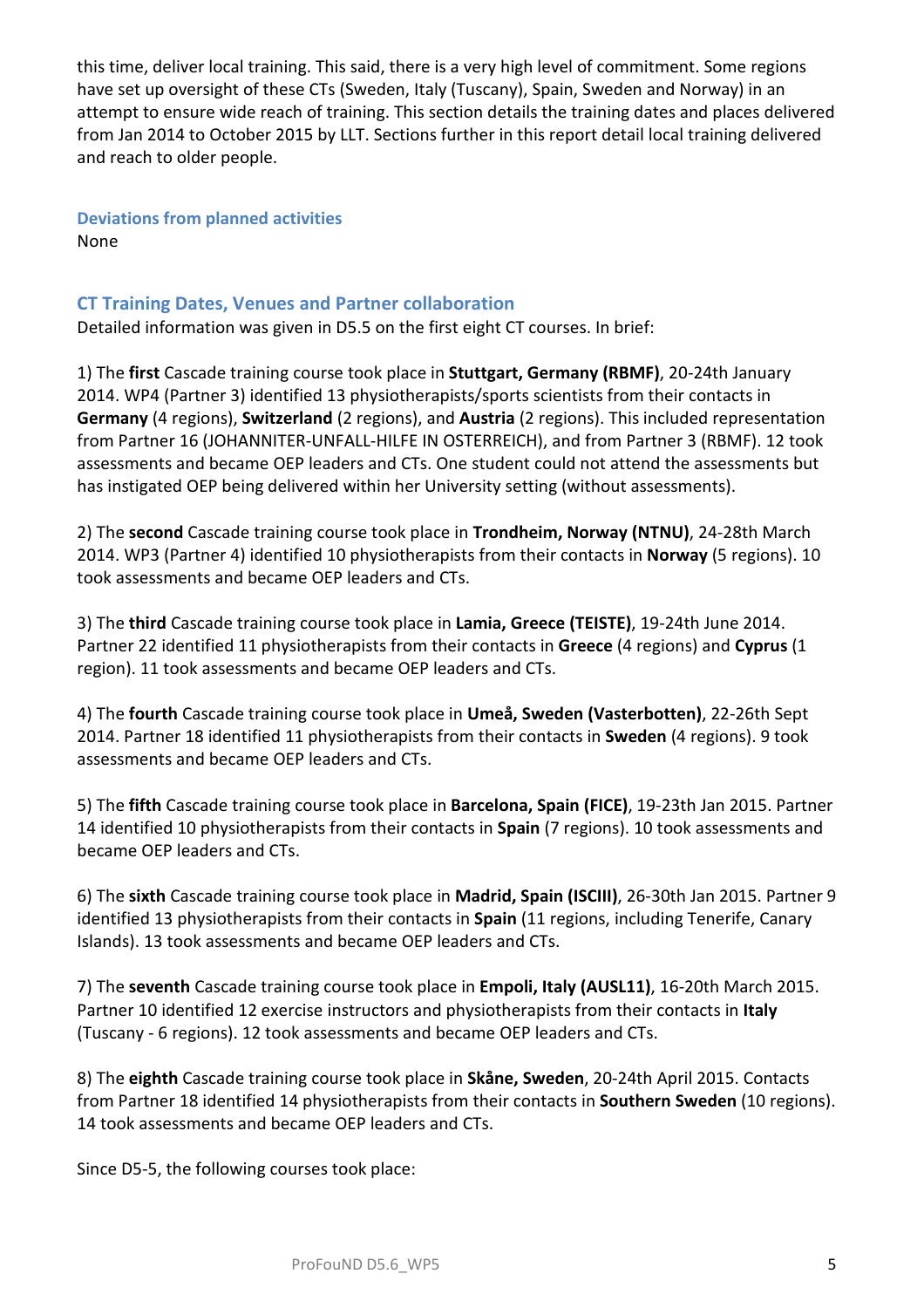9) The ninth Cascade training course took place in Utrecht, Netherlands (CSI), 4-8<sup>th</sup> June 2015. Partner 20 identified 9 physiotherapists from their contacts in **8 regions of the Netherlands** (Assen, Bunne, Bussum, Drachten, Eersel, Heerlen, Culemborg and Utrecht). All took assessments and became OEP leaders and CTs.

10) The **tenth** Cascade training course took place in **Budapest, Hungary (HOPA**), 27 Aug-1 Sept 2015. Partner 7 identified 12 physiotherapists from their contacts in **4 regions in Hungary** (Pécs, Érd Pecs, Eger, and Budapest). All took assessments and became OEP leaders and CTs.

11) The final, **eleventh**, Cascade training course took place in **Ancona, Italy (INRCA**), 19-23 Oct 2015. Partner 17 identified 5 physiotherapists from their contacts in **2 regions of Italy** (Ancona and Marche). All took assessments and became OEP leaders and CTs.

**In total, 118 Cascade Trainers in 10 countries (and 49 regions/69 cities or towns within those countries) have been trained to deliver local OEP training in their language.**

Evaluations of CT training were given for the first 8 courses in the D5.5 and the feedback from the last 3 courses is similar.

## **CTs Trained by region and countries**

There is an online CT Directory, giving information about cascade trainers in different countries available both on the ProFouND website (URL [http://profound.eu.com/wp](http://profound.eu.com/wp-content/uploads/2016/03/ProFouND-Otago-Exercise-Programme-Cascade-Trainers-Directory-in-Europe_28-Feb-2016.pdf)[content/uploads/2016/03/ProFouND-Otago-Exercise-Programme-Cascade-Trainers-Directory-in-](http://profound.eu.com/wp-content/uploads/2016/03/ProFouND-Otago-Exercise-Programme-Cascade-Trainers-Directory-in-Europe_28-Feb-2016.pdf)[Europe\\_28-Feb-2016.pdf\)](http://profound.eu.com/wp-content/uploads/2016/03/ProFouND-Otago-Exercise-Programme-Cascade-Trainers-Directory-in-Europe_28-Feb-2016.pdf) and on the ProFouND training portal (URL [http://training.profound.eu.com/pluginfile.php/162/mod\\_page/content/27/ProFouND%20Otago%](http://training.profound.eu.com/pluginfile.php/162/mod_page/content/27/ProFouND%20Otago%20Exercise%20Programme%20Cascade%20Trainers%20Directory%20in%20Europe_28%20Feb%202016.pdf) [20Exercise%20Programme%20Cascade%20Trainers%20Directory%20in%20Europe\\_28%20Feb%202](http://training.profound.eu.com/pluginfile.php/162/mod_page/content/27/ProFouND%20Otago%20Exercise%20Programme%20Cascade%20Trainers%20Directory%20in%20Europe_28%20Feb%202016.pdf) [016.pdf\)](http://training.profound.eu.com/pluginfile.php/162/mod_page/content/27/ProFouND%20Otago%20Exercise%20Programme%20Cascade%20Trainers%20Directory%20in%20Europe_28%20Feb%202016.pdf). This is available so that people interested in becoming OEP Leaders can get in touch directly with a CT in their region to see if they plan any training. The directory is available in the Appendix.



Cascade Trainers Map – 10 countries across Europe.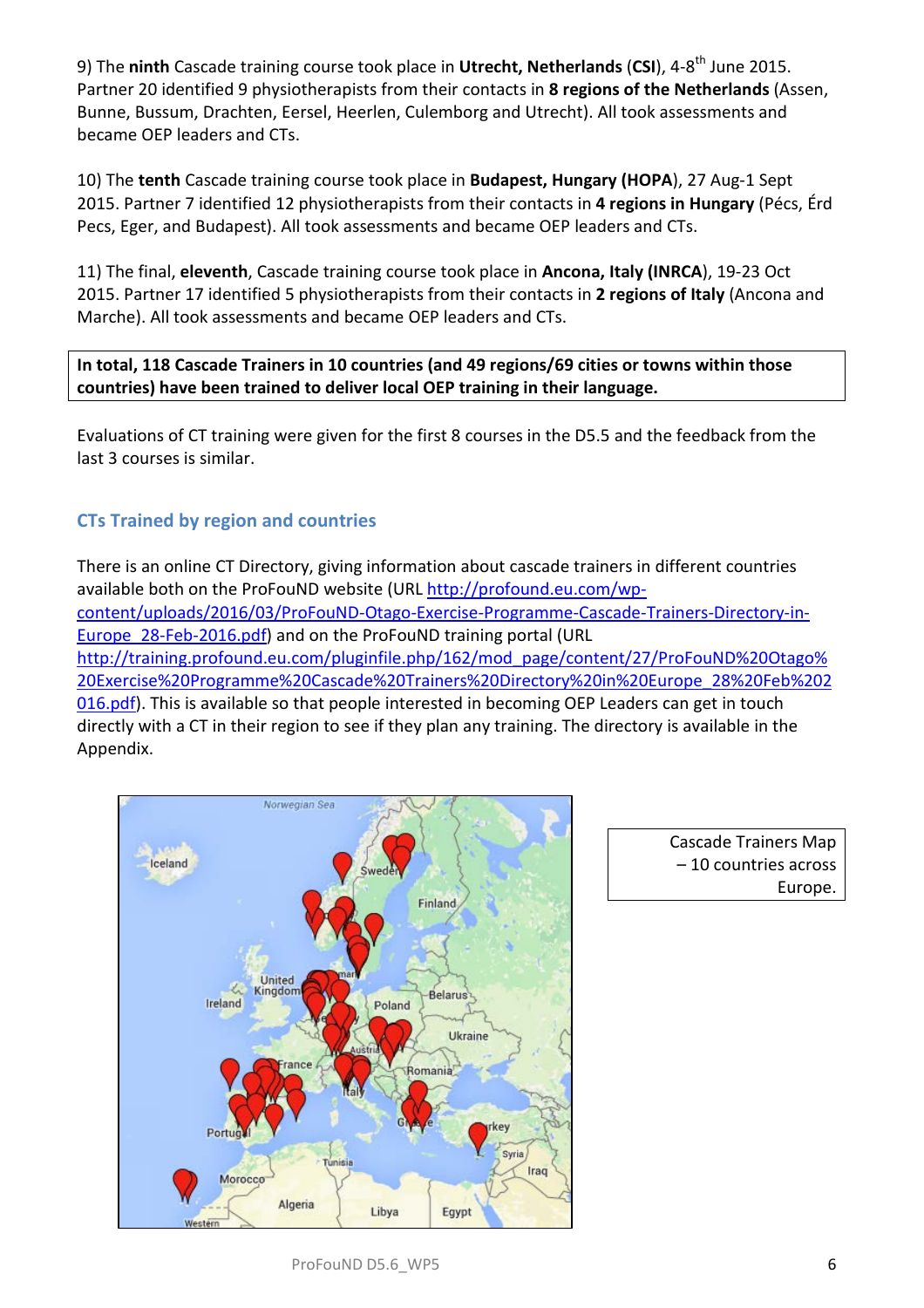In summary the following CTs have been trained:

| Date/City of<br><b>CT Training</b> | <b>CTs from</b><br>which<br>country/Island | <b>Number of CTs</b><br>qualified | States/Cantons/Counties/<br><b>Administrative Regions/</b><br>Municipalities/Districts/<br>Autonomous Communities <sup>1</sup><br>covered by CTs               | <b>Cities covered by CTs</b>                                                                                                                                   |
|------------------------------------|--------------------------------------------|-----------------------------------|----------------------------------------------------------------------------------------------------------------------------------------------------------------|----------------------------------------------------------------------------------------------------------------------------------------------------------------|
| Jan 2014<br>Stuttgart              | Germany<br>Austria<br><b>Switzerland</b>   | 12                                | Germany (States) - Baden-<br>Württemberg, Bavaria, Lower<br>Saxony<br>Austria (States) - Vorarlberg,<br>Vienna<br>Switzerland (Cantons) -Zürich, St.<br>Gallen | Germany - Stuttgart, Nürnberg,<br>Oldenburg, Hamburg, Karlsruhe<br>Austria - Bregenz, Vienna<br>Switzerland - Zürich, St. Gallen                               |
| Mar 2014<br>Trondheim              | <b>Norway</b>                              | 10                                | Counties - Hordaland, Rogaland,<br>Akershus, Telemark, Oslo                                                                                                    | Norway - Bergen, Stavanger,<br>Oppegård, Bamble, Oslo                                                                                                          |
| <b>June 2014</b><br>Lamia          | Greece<br><b>Cyprus</b>                    | 11                                | <b>Greece (Administrative Regions)</b><br>- Central Greece, Attika, Central<br>Macedonia, Western Greece<br>Cyprus (Districts) - Nicosia                       | Greece - Lamia, Athens.<br>Thessaloniki, Aigion<br>Cyprus - Nicosia                                                                                            |
| Sept 2014<br>Umeå                  | Sweden                                     | 9                                 | Counties - Västerbotten, Västra<br>Götaland                                                                                                                    | Sweden - Umeå, Lycksele,<br>Skellefteå, Mölndal                                                                                                                |
| Jan 2015<br>Barcelona              | Spain                                      | 10                                | <b>Autonomous Communities -</b><br>Catalonia, Basq Country, Aragon,<br>Balearic Islands, Murcia                                                                | Spain - Barcelona, Bilbao,<br>Zaragoza, Palma de Mallorca,<br>Guipúzcoa, Cartagena                                                                             |
| Jan 2015<br>Madrid                 | Spain                                      | 13                                | <b>Autonomous Communities -</b><br>Andalusia, Canary Islands, Castile<br>and León, Madrid, Extremadura,<br>Galicia, La Rioja, Castile-La<br>Mancha, Navarre    | Spain - Seville, Las Palmas de<br>Gran Canaria, Valladolid, Madrid,<br>Badajoz, A Coruña, Salamanca,<br>Logroño, Toledo, Tudela, San<br>Cristóbal de La Laguna |
| Mar 2015<br>Empoli                 | <b>Italy</b>                               | 13                                | Regions - Tuscany                                                                                                                                              | Italy - Firenze, Empoli, Lucca,<br>Prato, Livorno, Siena                                                                                                       |
| Apr 2015<br>Malmö                  | Sweden                                     | 14                                | Counties - Skåne                                                                                                                                               | Sweden - Malmö, Helsingborg,<br>Lomma, Ängelholm, Kävlinge,<br>Båstad, Hässleholm, Örkelljunga,<br>Vellinge, Burlöv                                            |
| June 2015<br>Utrecht               | <b>Netherlands</b>                         | 9                                 | Municipalities - Assen,<br>Tynaarlo, Smallingerland, Bladel,<br>Heerlen, Culemborg, Utrecht,<br>Gooise Meren                                                   | Netherlands - Assen, Bunne,<br>Drachten, Eersel, Bussum,<br>Heerlen, Culemborg, Utrecht                                                                        |
| Aug 2015<br><b>Budapest</b>        | <b>Hungary</b>                             | 12                                | Counties - Baranya, Pest, Heves,<br><b>Budapest</b>                                                                                                            | Hungary - Pécs, Érd, Eger,<br><b>Budapest</b>                                                                                                                  |
| Oct 2015<br>Ancona                 | Italy                                      | 5                                 | Regions - Ancona, Marche                                                                                                                                       | Italy - Ancona, Monte San<br>Pietrangeli                                                                                                                       |
| <b>TOTAL</b>                       | 11                                         | 118                               | 49                                                                                                                                                             | 69                                                                                                                                                             |

## **Ongoing CT Support by LLT and Demokritos**

Whilst Demokritos provides support in the set up of the portal for new local language courses for the CTs to train new OEP Leaders, LLT support the CTs with advice, skype calls, regular email requests and queries and quality assurance. LLT deliberately attempted to create a community feel (group cohesion) within each local region CT course and between CTs trained within ProFouND. We

<span id="page-6-0"></span><sup>1</sup> States/Cantons/Counties/ Administrative Regions/ Districts/ Autonomous Communities are the first level political administrative regions/divisions within countries. j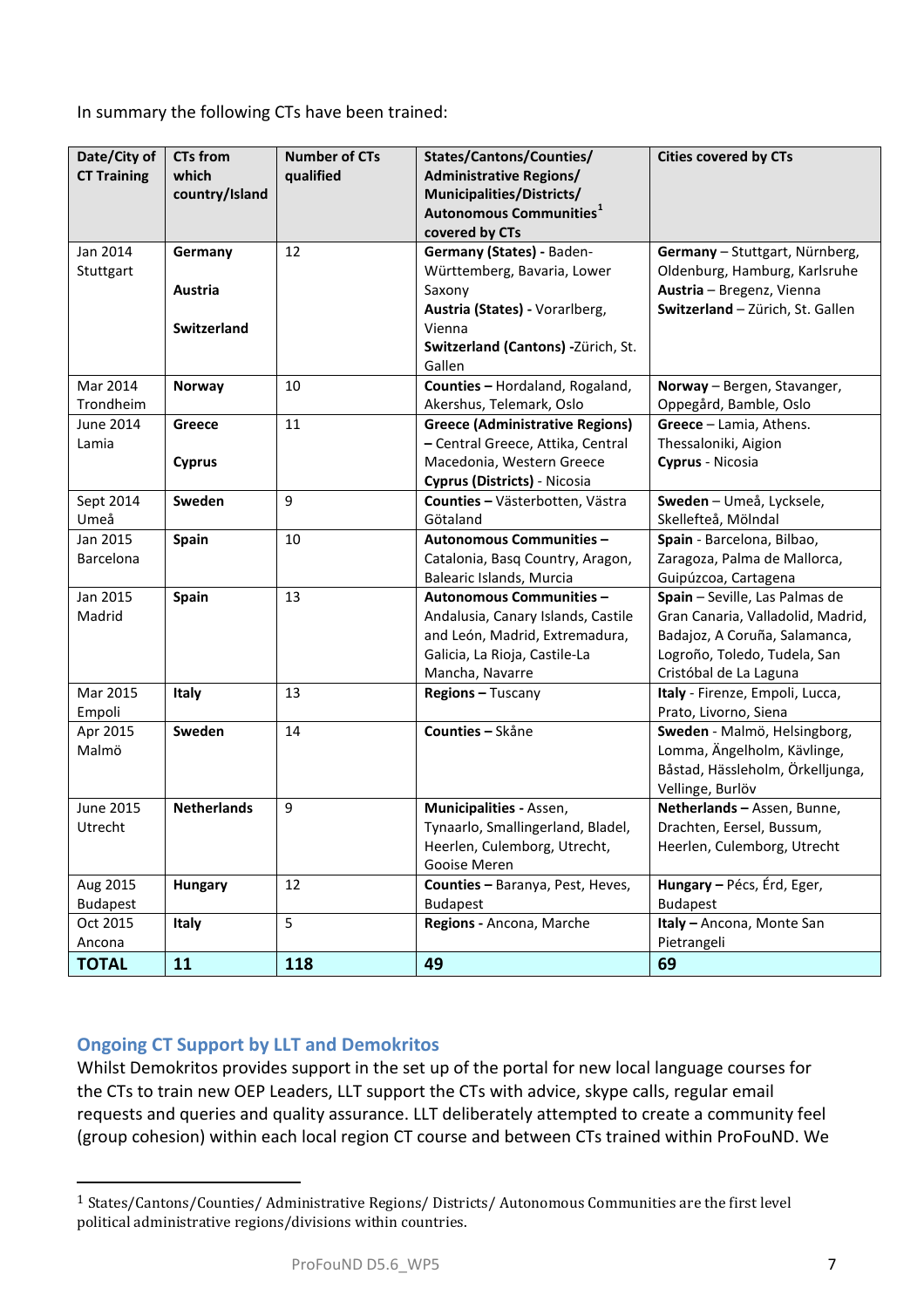also wanted to ensure that they could ask OEP Leaders and other exercise instructors working in falls in the UK advice and questions so they were invited to join the LLT Facebook page. The LLT facebook pages has 109 of the new CTs as members (the others are not on facebook).

### **Creation of a community**

**Video Trailers** were produced after each training course to help foster a sense of community and a feeling of coherence within the group and within ProFouND. A selection of these can be found on the ProFouND website [http://profound.eu.com/about/wp5-best-practice-exercise-regimennetwork-development/]. All video trailers have been posted on the ProFouND Facebook page [https://www.facebook.com/pages/Profoundeucom/461418200643444]. Photos (with permission) from the training were also posted and tweeted on the **ProFouND Twitter page** throughout training. Posts on the Facebook page regarding Cascade Training commonly have 250-500 views [https://www.facebook.com/Profoundeucom-461418200643444/insights/?section=navPosts].

The CT trailer videos are also available on **YouTube** as a ProFouND playlist

[https://www.youtube.com/playlist?list=PLX-jzYKsCv6-ChbcMMCujxrt-MMhWi-EF].

- Stuttgart CT Training Trailer viewed 181 times
- Trondheim CT Training Trailer viewed 258 times
- Lamia CT Training Trailer viewed 407 times
- Umeå CT Training Trailer viewed 236 times
- Barcelona CT Training Trailer viewed 207 times
- Madrid CT Training Trailer viewed 112 times
- Empoli CT Training Trailer viewed 88 times
- Skåne CT Training Trailer viewed 21 times
- Utrecht CT Training Trailer viewed 276 times
- Budapest CT Training Trailer viewed 154 times
- Ancona CT Training Trailer viewed 65 times

## **Quality assurance of OEP training by CTs**

Before they run their course, the CTs have full guidance and support from LLT tutors. Once they submit their course notification booking form, this support is ongoing, as required, and involves portal training and email support along with professional discussions via Skype calls.

In order to maintain consistency and standardization in their teaching, the CTs must be able to demonstrate that they are still teaching the same course, delivering the exercise component with good technique and are qualifying people appropriately to deliver this programme to older people. LLT provide a wide range of resources to the CTs to help them deliver their local training courses and therefore maintaining a standardised approach. They receive an implementation and guidance handbook (further information in D5.5).

A robust quality assurance (QA) process has been implemented by LLT to monitor and support the newly qualified CT's [Task 5.4, D5.4]. Again, further information on this QA process is available in D5.5.

Overall the quality of course delivery is of a good standard and the CTs are always open to feedback to help them to be even better. Their communication pre and post course with LLT tutors is excellent. Any prevalent trends are discussed and passed onto other CTs. We encourage CTs to liaise with their peers from their LLT face to face training course which helps them to learn from each other's experiences with running courses and this appears to be working well. No CTs had deviated from the original standardized approach but some were given feedback on more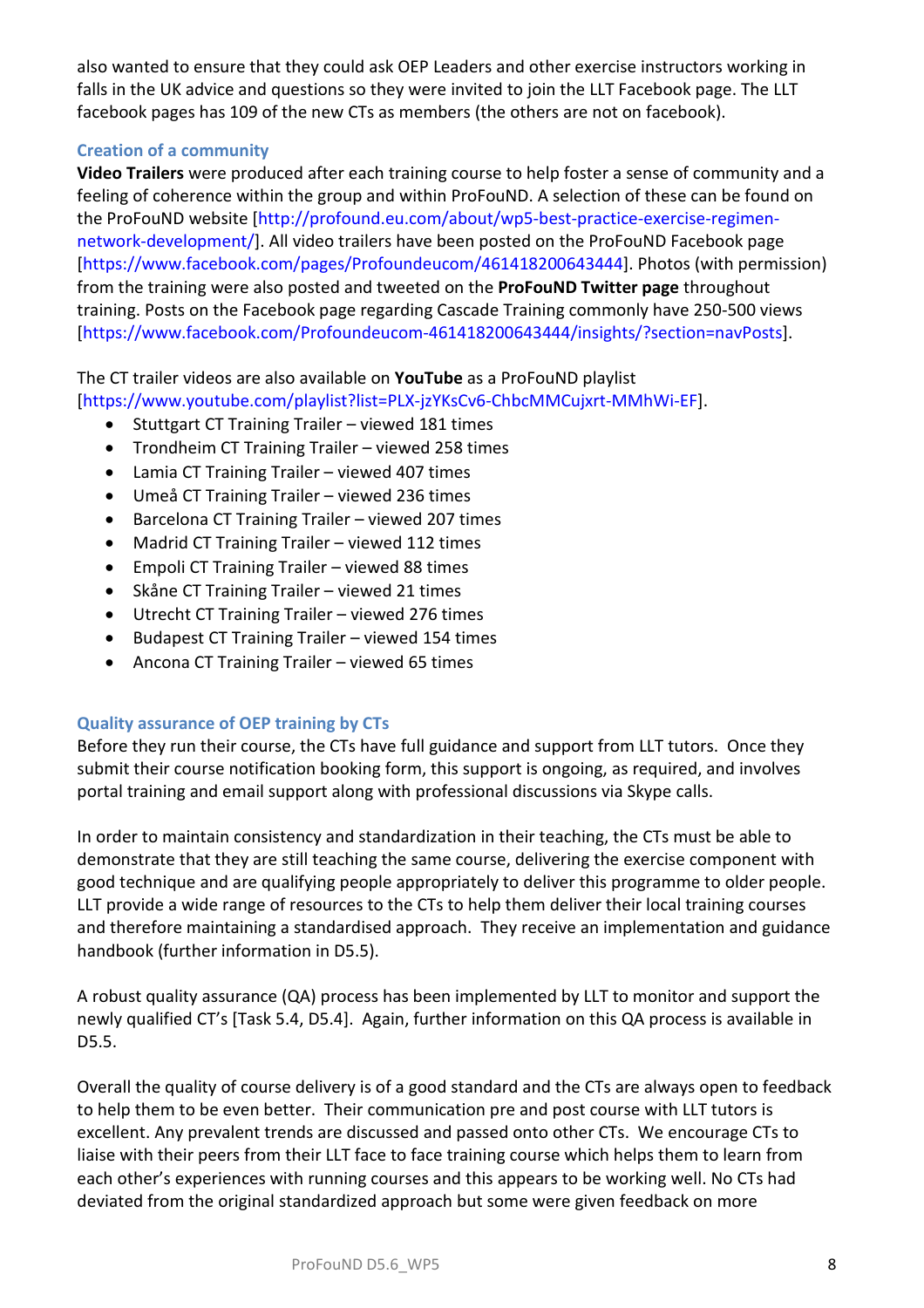interaction with their learners and checking learners understanding by spending more time in learner-led teaching workshops rather than 'showing' them exercises.

QA information has been received back from all courses delivered locally by CTs except:

- Norwegian CTs who are not following the exact protocol and have added the OEP training into a larger falls prevention course they deliver, so it is not appropriate to QA them on the OEP part alone.
- The three courses that have been delivered within University Curriculum (Friedrich-Alexander University, Erlangen-Nuernberg, Germany; Umeå University, Sweden; University of Applied Sciences, Utrecht, Netherlands), as the students are not being formatively assessed within these settings.

## **Impact of CT Training**

Although many of the CTs have been interested in delivering courses locally, some countries took time to finalise translations of the resources and some are still awaiting translations. This has meant that some areas have been slow to roll out local OEP training. Also the last two courses were only delivered in the last 5 months of the project.

However, there are local language training courses on the online training portal for the following countries/languages.



• Norway intend to set up a Norwegian language portal, that will include more resources for their training courses and will cover more than just the OEP Programme. LLT will visit Trondheim at the end of March 2016 to set up their portal.

All CTs have reported that they now use their new skills in evidence based strength and balance exercise programming to improve their advice and rehabilitation techniques with the older people they work within their organisations. Further information is available from WP6 survey.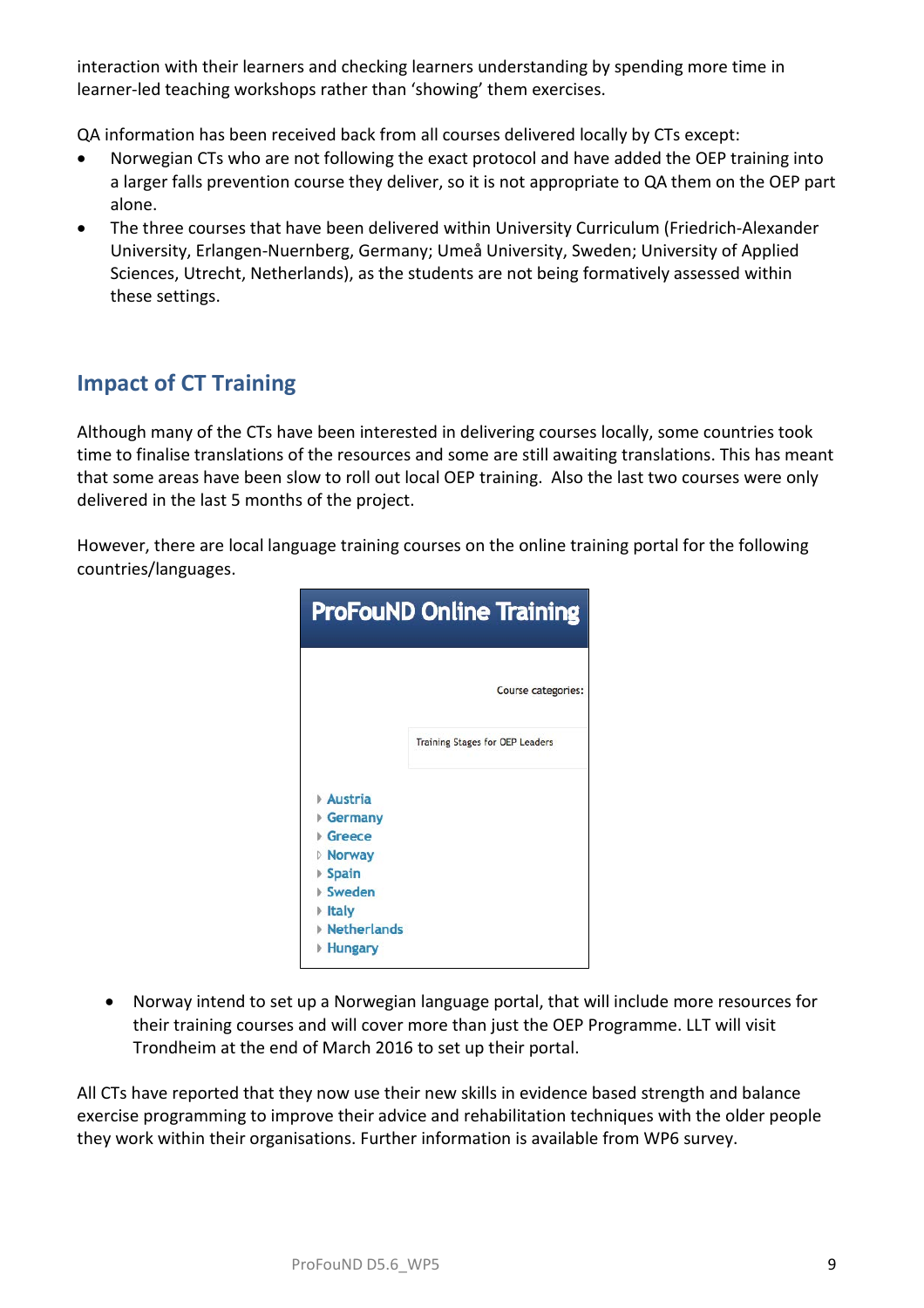### **Local OEP Training by the CTs**

Local training is supported by LLT through the online training portal, with translated documents in local languages and also the home exercise booklets translated into 14 languages/dialects. This means that local language resources for older people are available in all regions where there are currently trainers.

The OEP leaders use these home exercise booklets to support their delivery of exercise to older people and are meant to top up group training to support effective frequency and dose of exercise. They can also be used in rural areas to support self-management, were the OEP Leader assesses the older person in their own home and sets a starting prescription of exercises and can them support them in their unsupervised exercise programme with telephone calls and home visits to progress the exercises or change the prescription.

To the date of this report, **1211 New OEP Leaders (in Germany, Austria, Norway, Sweden, Spain, Italy, Netherlands, Greece and Crete) have been trained by the CTs**.

#### **GERMANY [748 new OEP Leaders trained]**

CTs trained in Jan 2014. There is a German language local OEP training portal. The following local OEP courses have been run by 5 German CTs (with full qualification and assessment):

- 1) Sept 2014 Stuttgart 7 new OEP leaders (physiotherapists)
- 2) Jan 2015 Hamburg 8 new OEP leaders (physiotherapists)
- 3) Mar 2015 Oldenburg 10 new OEP leaders (physiotherapists)
- 4) Sept 2015 Osnabruck 5 new OEP leaders and 3 Attendance Certificates (physiotherapists)

Training has been embedded into the MA Gerontologie Programms an der Friedrich-Alexander University Erlangen-Nuernberg by one German CT.

- 1) July 2014 8 students (no assessments)
- 2) July 2015 10 students (no assessments)

Finally, 700 exercise instructors and physiotherapists were trained in the Osteoporotic Falls Prevention Programme in Rural Areas (OFRA) in 2014 to 2016 (RBMF). This programme is a mix of the OEP exercise programme (no assessment) and another German falls prevention programme. Five of the German CTs were involved in the teaching.

### **AUSTRIA [31 new OEP Leaders trained]**

CT trained at Stuttgart course Jan 2014. The Austrian CT uses the German portal. One CT trained on the Stuttgart course has delivered the following:

- 1) June 2015 Bregenz 11 new OEP leaders (physiotherapists, exercise instructors)
- 2) Sept 2015 Bregenz 9 new OEP leaders (physiotherapists, exercise instructors)

3) Oct 2015 – Bregenz - 11 new OEP leaders (physiotherapists, exercise instructors)

The same CT has two more courses set up for this summer so continues to be active.

### **NORWAY [77 new OEP Leaders trained]**

CTs trained in March 2014. Partner 4 (NTNU) organized 4 local combined OEP/falls prevention training courses since their original CT training in March 2014. They have trained 29 new voluntary Falls Prevention Exercise Leaders, 17 Physiotherapists, and given refresher training to 24 instructors, who have the skills to deliver tailored evidence based strength and balance training to older people at risk of falls, in 4 regions of Norway. They have also trained 12 Carers in a project called Home Care Rehabilitation.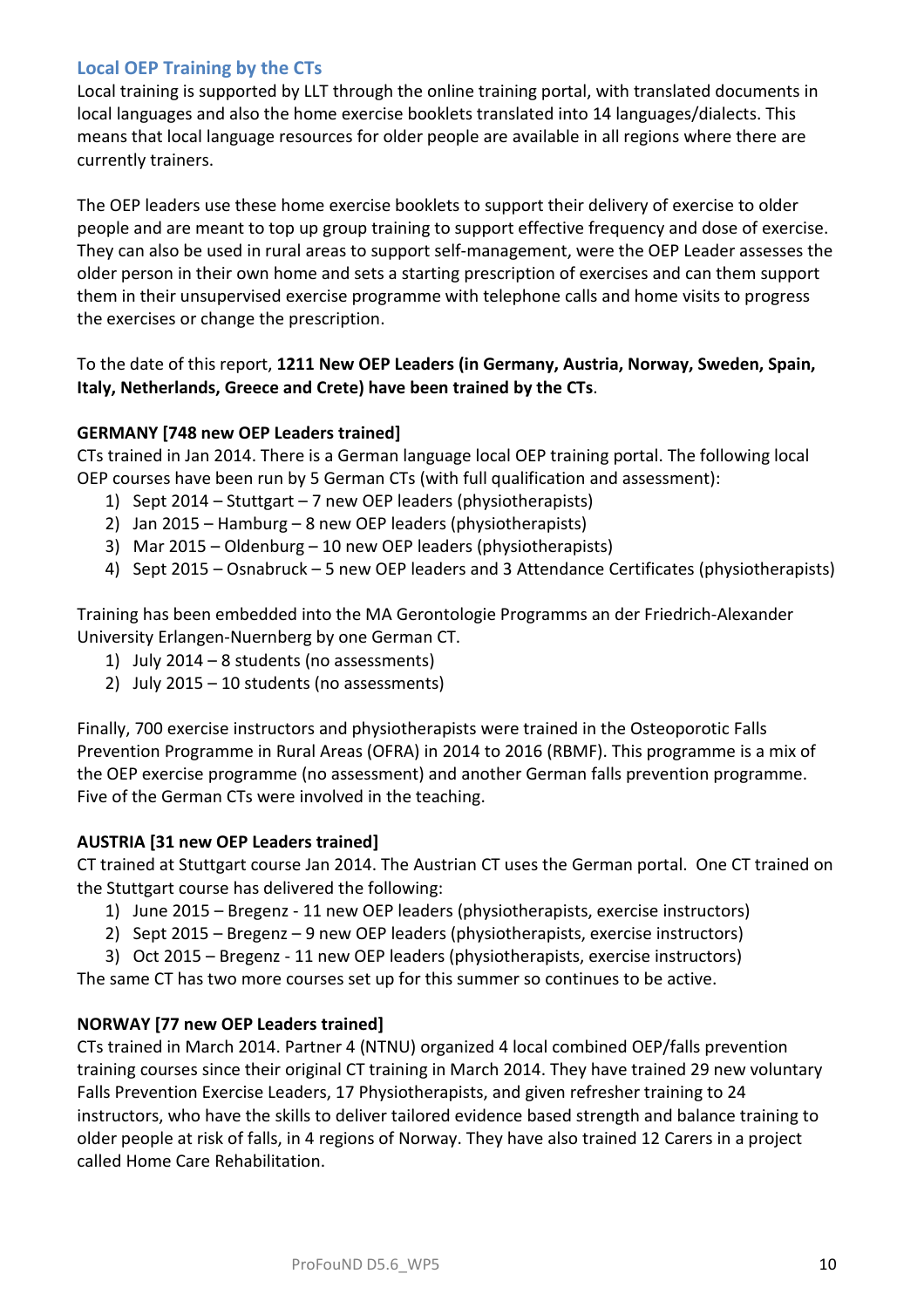Norway are not cascading the original OEP training model but instead combine OEP with FaME and the target group for this falls prevention exercise groups are independent community dwelling people 65 +.

- 1) **Stavanger**: 1 course for 4 instructors and 4 PTs, in autumn 2015. A total of 8 completed the course and were qualified as instructors.
- 2) **Trondheim (+ Skaun, Orkdal and Melhus)**: 1 course (10 instructors and 4 PTs). 13 completed the courses and a total of 12 were qualified as instructors
- 3) **Kristiansand/Grimstad**: 1 course (10 instructors and 4 PTs). A total of 14 completed the course and were qualified.
- 4) **Oslo/Oppegård**: 1 course (5 instructors and 5 PTs). A total of 7 completed the course and were qualified.
- 5) **Bergen**: 1 course for carers (12 persons who are involved in a project called Home Care Rehabilitation). The target group for this home based training have functional decline and are given individually Otago exercises.
- 6) **Trondheim (+ Skaun and Melhus)**: Refresher course to 8 established falls prevention instructors.
- 7) **Oppegård**: Refresher course to 8 established falls prevention instructors.
- 8) **Stavanger:** Refresher course to 4 established falls prevention instructors.

Future anticipated training includes Stavanger (2016), Nord Trøndelag (four municipalities) (2016), Kristiansand (2016), and Oslo (2016). The CTs in Norway have participated in in each other's courses this autumn and will do the same in 2016 – to learn and make sure the quality and equality in the courses given in Norway.

In March 2016, in Trondheim, **a train the trainer course** (developed by NTNU) will be delivered to five selected physiotherapists, which covers a wider programme of falls prevention than just Otago. All five have participated in a training course together with voluntary instructors from their municipality during the last year. These five PTs will then be qualified to give courses for new instructors in their communities/regions in Norway as part of the commission that NTNU have with the Norwegian Health Directorate.

## **GREECE [58 new OEP Leaders]**

CTs trained in June 2014. Partner 22 (TEISTE) have organized 5 local OEP training courses since their original CT training in June 2014. They use a Greek translated portal. 5 of the CTs trained in the original Lamia CT course undertake this training.

- 1) November 2014 Lamia 10 new OEP leaders (physiotherapists)
- 2) Feb 2015 Lamia 11 new OEP leaders (physiotherapists)
- 3) May 2015 Lamia 12 new OEP leaders (physiotherapists) and one attendance certificate
- 4) Sept 2015 –Lamia 13 new OEP leaders (physiotherapists)
- 5) Feb 2016 Athens (with Demokritos) 12 new OEP leaders (physiotherapists).

They intend to continue running training and set up a course in summer.

## **SWEDEN [100 new OEP Leaders]**

CTs trained in Sept 2014 (9) and Apr 2015 (14). There is a Swedish language portal. The following local OEP courses have been run by 5 Swedish CTs (trained in Umeå) (with full qualification and assessment):

- 1) Sept 2015 Umeå 11 new OEP leaders (physiotherapists)
- 2) Oct 2015 Skelleftea 2 concurrent courses training 18 new OEP leaders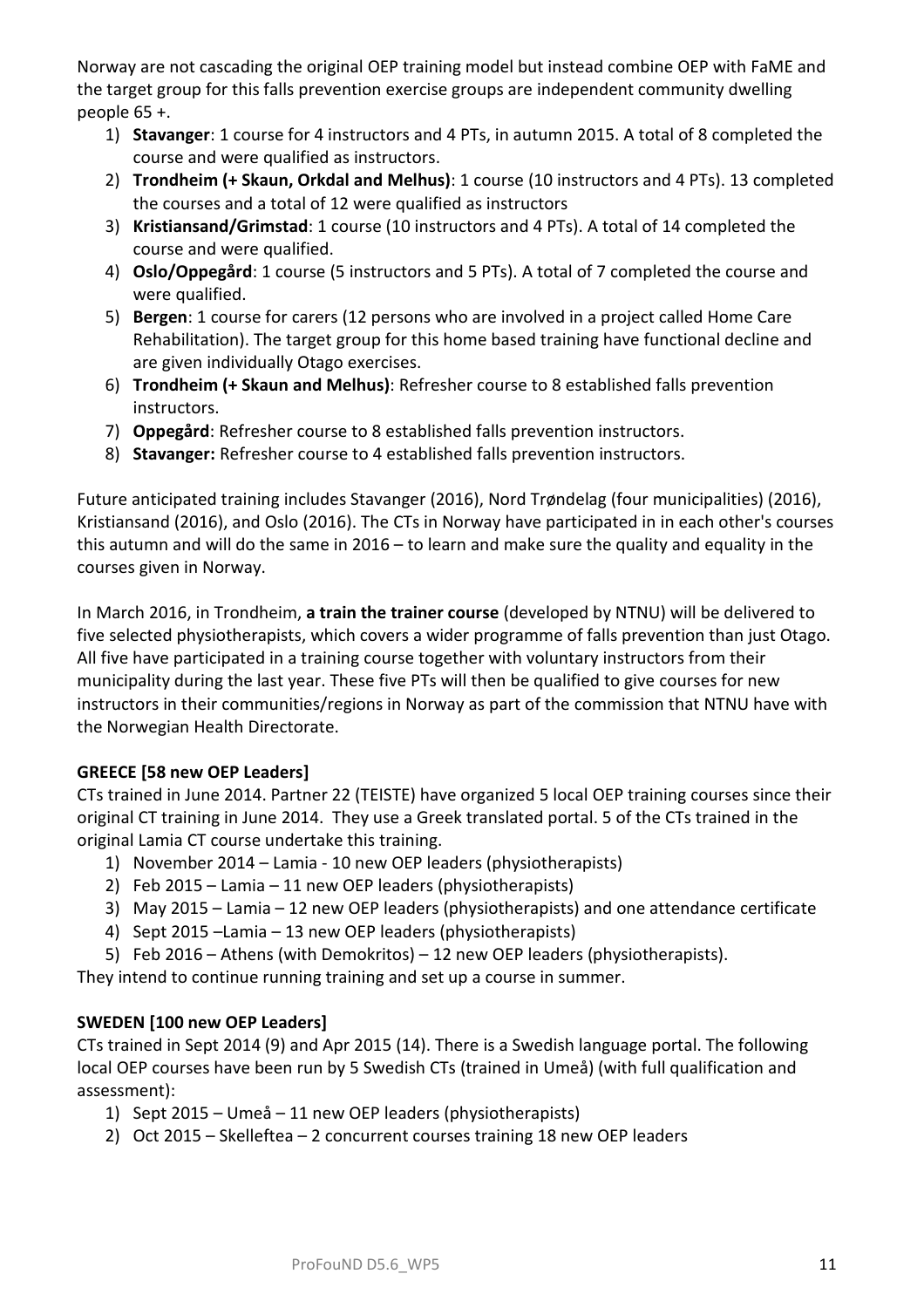In addition, one CT trained in Umeå has integrated the OEP training into the Umeå University Physiotherapy Programme. In the Spring and Fall Terms of 2015, 71 students have been trained. The students gave good evaluation so it is intended to continue this training within the curriculum.

### **SPAIN [151 new OEP Leaders]**

CTs trained in Jan 2015. There is a Spanish language portal. The following local OEP courses have been run by 12 Spanish CTs (6 of the CTs trained in Madrid and 6 in Barcelona) (with full qualification and assessment):

- 1) July 2015 Madrid 13 new OEP leaders (physiotherapists)
- 2) July 2015 Lanzarote 8 new OEP leaders (physiotherapists)
- 3) Sept 2015 Mendaro 11 new OEP leaders (physiotherapists)
- 4) Nov 2015 Murcia 7 new OEP leaders (physiotherapists)
- 5) Nov 2015 Donostia 10 new OEP leaders (physiotherapists)
- 6) Dec 2015 Gran Canaria 14 new OEP leaders (physiotherapists)
- 7) Dec 2015 Medina del Campo 12 new OEP leaders (physiotherapists)
- 8) Dec 2015 Cantabria 12 new OEP leaders (physiotherapists)
- 9) Jan 2016 Tenerife 14 new OEP leaders (physiotherapists)
- 10) Jan 2016 Fuereventura 8 new OEP leaders (physiotherapists)
- 11) Jan 2016 Vall d'Hebron 12 new OEP leaders (physiotherapists)
- 12) Feb 2016 La Palma 11 new OEP leaders (physiotherapists)
- 13) Feb 2016 Barcelona 12 new OEP leaders (physiotherapists)
- 14) Feb 2016 Murcia 7 new OEP leaders (physiotherapists)

Plans are in place to run another 5 courses over the summer 2016 period.

#### **ITALY [55 new OEP Leaders]**

CTs trained in Mar 2015 (13) and Oct 2015 (5). There is an Italian training portal. 11 of the CTs trained in Ancona have delivered local training:

- 1) Oct 2015 Florence 9 new OEP leaders (exercise instructors)
- 2) Jan 2016 Empoli 12 new OEP leaders (exercise instructors)
- 3) Jan 2016 Livorno 12 new OEP leaders (exercise instructors)
- 4) Feb 2016 Empoli 12 new OEP leaders (exercise instructors)
- 5) Feb 2016 Siena 10 new OEP leaders (exercise instructors)

Two courses (Florence and Livorno) are due to start in April. The AUSLII region has taken out a contract with LLT to train up to 200 people over the next two years through the portal and face to face training.

#### **HUNGARY [24 new OEP Leaders]**

CTs trained in Aug 2015. There is a Hungarian training portal. 4 of the Hungarian CTs have delivered training:

1) Feb 2016 – 2 courses in Budapest - 24 new OEP leaders (physiotherapists) Further training dates have been set up for the summer.

### **NETHERLANDS [26 new OEP Leaders]**

CTs trained in June 2015. There is a Dutch training portal. 6 of the Dutch CTs have started local training.

- 1) Jan 2016 Windesheim 13 new OEP leaders (physiotherapists)
- 2) Feb 2016 Haarlem 6 new OEP leaders (physiotherapists)

Further training dates have been set up for the summer.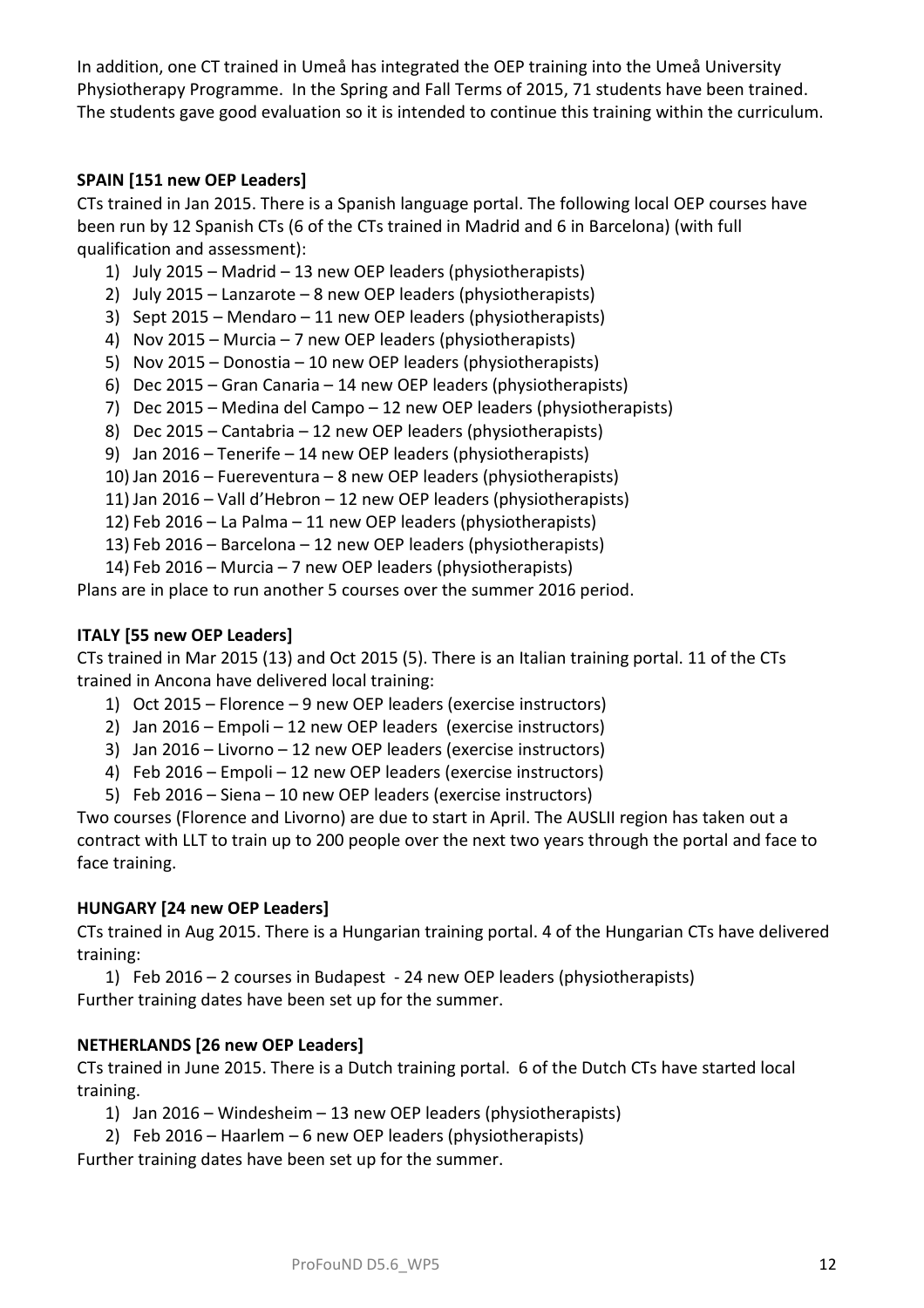In addition, one CT has embedded training into The University of Applied Sciences Utrecht exercise sciences course and has trained 7 new OEP leaders (without assessment). She intends to continue this into the next years course.

As originally intended, the CTs will deliver training in an exponential fashion until either they change jobs/circumstances or eventually there is no need for further training in their regions. In the UK, the OEP training has been running since 2006 and shows no sign of becoming less popular.



## **Reach to evidence based strength and balance exercise to older people**

WP6 did an online survey of CTs and partner organisations/contacts shortly after CT OEP training (further information available in ProFouND  $2^{nd}$  Year Review Report and D6.3). The survey has since been repeated and the information is in the final ProFouND report.

The baseline surveys suggested the following, prior to training:

- Large amount of delivery in hospital/acute setting, patients do not get evidence-based exercise dose.
- Lack of follow on community classes and clear pathways from different services.
- Large amount of exercise training through in-house training not formal evidence-based training.
- Little systematic opportunities for follow-up and exercise maintenance in community.
- Lack of trained non-clinical staff

Data suggests that as a result of cascade training we should see changes in delivery so that:

- Interventions are more progressive and tailored
- There is an increase in the number of exercise interventions being offered in clinical/community settings
- Better defined exercise pathways.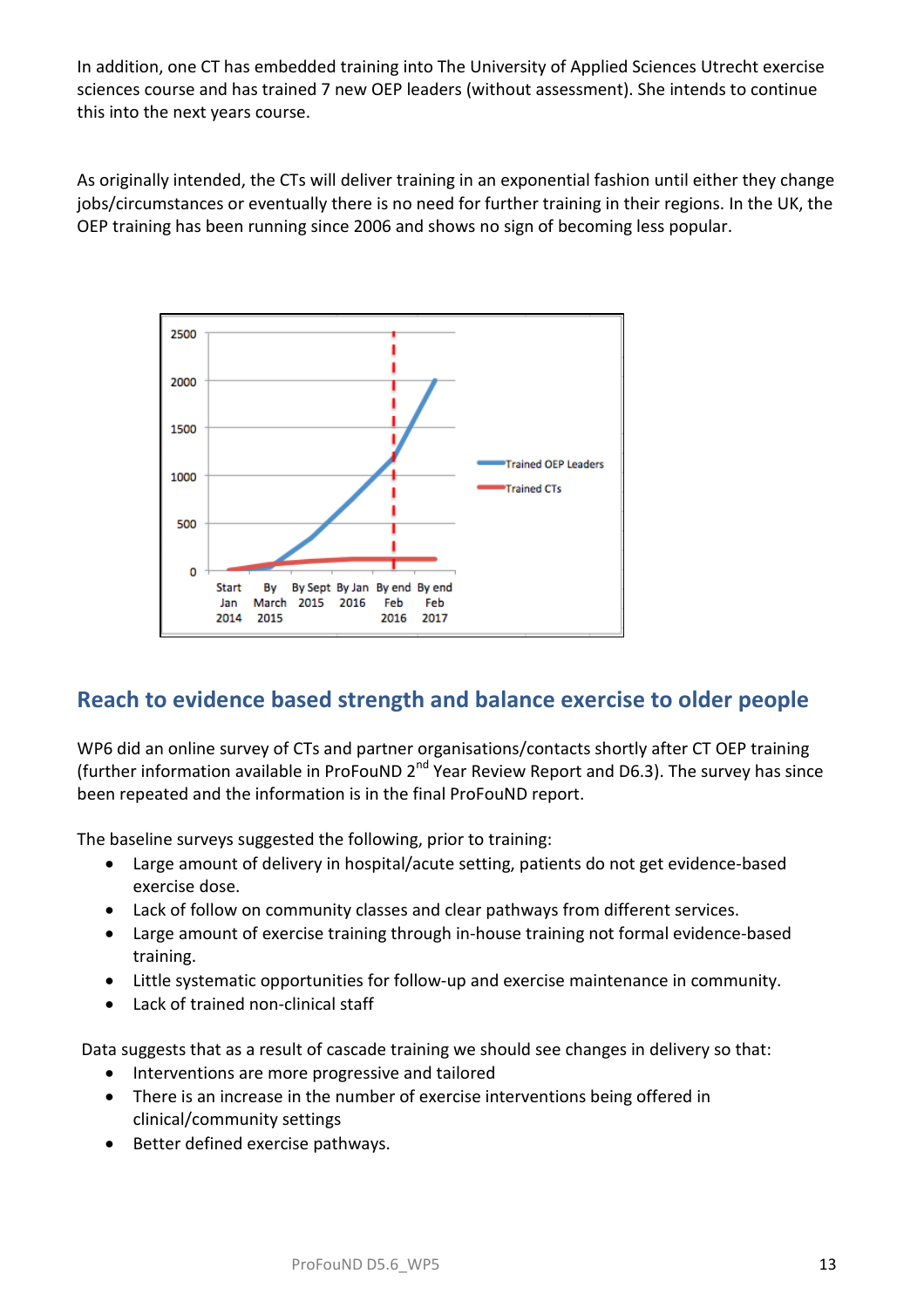If each new OEP leader only worked with 25 new older adults a year and OEP exercises there is a reach of nearly 20,000 older people. **If each OEP leader managed to work with 100 new older adults a year, the reach will be over 80,000 older adults across EC, within a year of the project end.**



The follow up survey by WP6 suggests that most CTs are reaching upwards of 100 older people (Deliverable 6.4).

## **CT Dissemination within their regions/countries**

Many of the CTs have contributed to falls prevention awareness events and campaigning. Details of the partner CTs dissemination activities can be found in the 'ProfouND Period 2/3 Report'.

## **Challenges faced by LLT during CT Training**

The largest challenge was the *overwhelming interest* in hosting the CT training amongst the partnership! Unfortunately, WP5 was unable to meet the demand for new training (outside partnership) within budget and time allocation.

1] **Time allocated for support of local training by WP5 inadequate** - Some countries have not allocated co-ordinators to support local CTs. Some partners have not allowed time for local training after CT training within CTs job allocation. Therefore considerable 'in kind' time has had to be allocated to maintain budgetary constraints.

2] **Maintaining fidelity** – Some countries are embedding the training into other falls prevention training and do not wish to follow QA methodology. Although the effectiveness of OEP training within the UK has been assured with local service evaluations and research, some partners choosing to alter the local training means that we cannot be assured of successful falls prevention outcomes.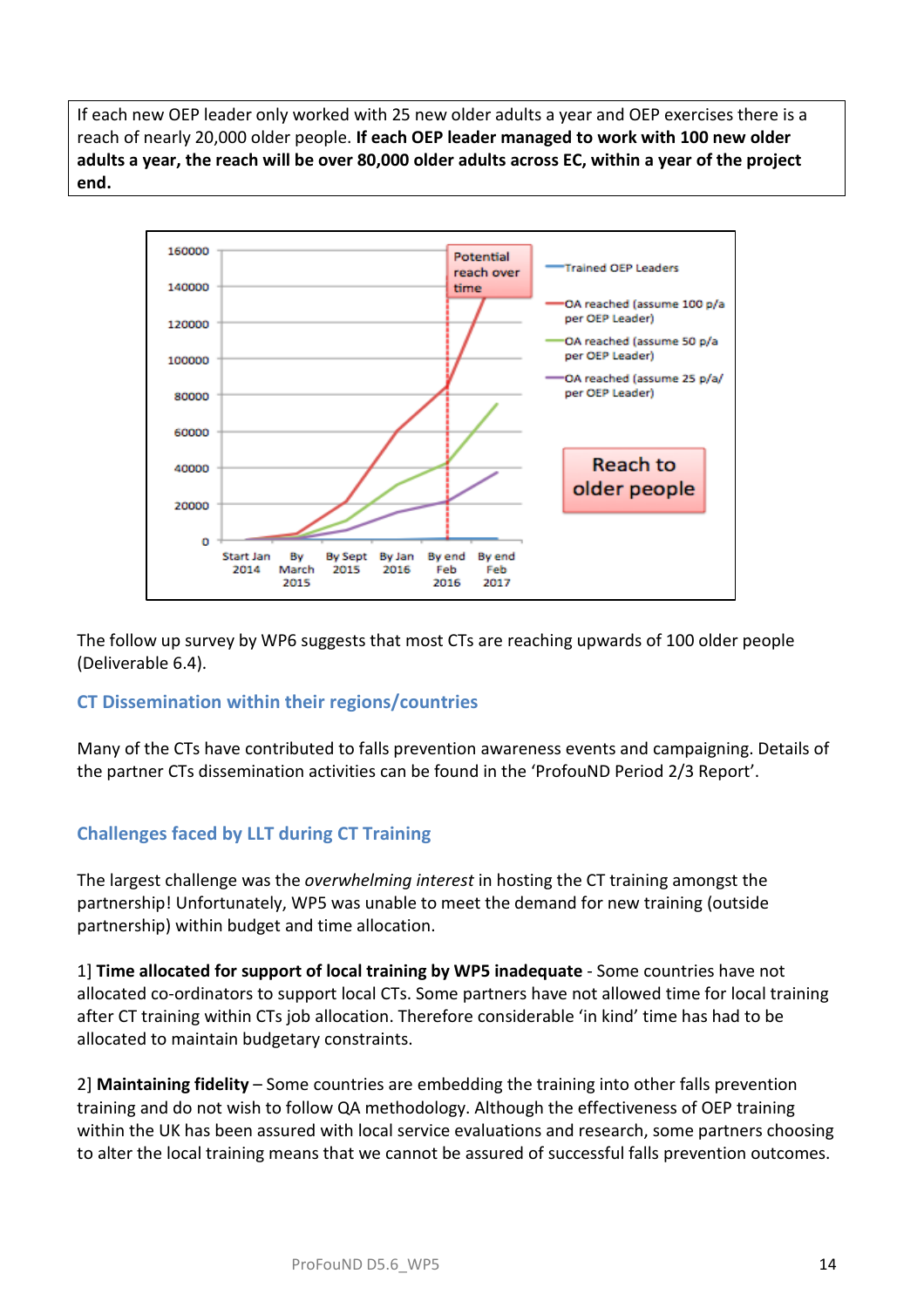3] **Quality assurance of training** – We have learnt valuable lessons on differences in previous history of exercise training in physiotherapy curriculum within different EC countries, and in learners understanding of self evaluation (CTs reflection on their skills delivering local training) and willingness to follow the standardised process of delivery of training (to allow QA videos to work)

4] **Support of CTs by LLT tutors at point of first local delivery** – Vastly underestimated! Although once first local course is complete this reduces. This has particularly been an issue if language skills in English were not good and when no liaison person with a good understanding of English was identified to join Skype calls.

5] **Sustainability** – Wherever there is a local co-ordinator this is assured (approximately half of those trained). Some countries have good local endorsement/accreditation in place (Germany, Sweden, Spain, Italy, Norway). Others have not yet and this will affect sustainability.

6] **Cost** – LLTs enthusiasm to meet the interest of the ProFouND partnership in delivering CT has meant that the WP has gone over budget and so LLT has had to take this loss. However, LLT is a notfor profit organisation and its ultimate aim is to improve the lives of older people.

## **Next steps**

WP5 lead Later Life Training will continue to support existing active CTs and those who start local training through the use of a small charge to use the online training portal<sup>[2](#page-14-0)</sup> (approximately  $\epsilon$ 30 per learner). Demokritos will continue to maintain the online training portal and support LLT in setting up local training courses.

LLT have made extensive contacts with partners and also new actors in falls prevention (through the EIP AHA and ProFouND) and will continue the roll out of training beyond the ProFouND project (see WP5 poster). LLT are also in discussion with a number of new Universities to support embedding of training in curriculum to train new physiotherapists beginning in the field. In particular, LLT hope to work with Partner 11 Demokritos to look at sustainable pathways for the portal continuation and continued roll out to other countries.

Deliverable 5.6 - **Follow Me Otago video for older people[3](#page-14-1) :** The follow me Otago video is available on the ProFouND portal for older people to view and exercise alongside watching if they have broadband facilities (see sustainable activities). However, the DVD is also available to purchase in the UK and for a cost, EU partners can choose to have the titles and credits translated and add a video of a local Geriatrician or Health Expert at the start of the video. The 14 language translated **OEP home exercise booklets** (Deliverable 5.1) remain available for the CTs and OEP Leaders to print off for the older people they work with within the continuation of the ProFouND website (Deliverable 1.8) and LLT will host these if the ProFouND website ever becomes unsustainable.

As an SME, LLT have had considerable success in the UK in training a National Workforce of specialist, evidence based, falls prevention exercise instructors. Over 90% of all falls service exercise delivery across the UK is led by LLT trained instructors (OEP [1] and PSI [2]) [3]. A workforce of 22 self employed trainers across the UK have trained over 2275 OEP leaders and 2000 PSI instructors.

<span id="page-14-0"></span><sup>2</sup> All IPR, IP and associated IA whether registrable or not relating to the Portal and it's contents (excluding third-party originated content, where applicable) rests exclusively with LLT i<br>I

<span id="page-14-1"></span><sup>3</sup> All IPR, IP and associated IA whether registrable or not in the DVD, video footage and accompanying or associated materials remains the exclusive property of LLT.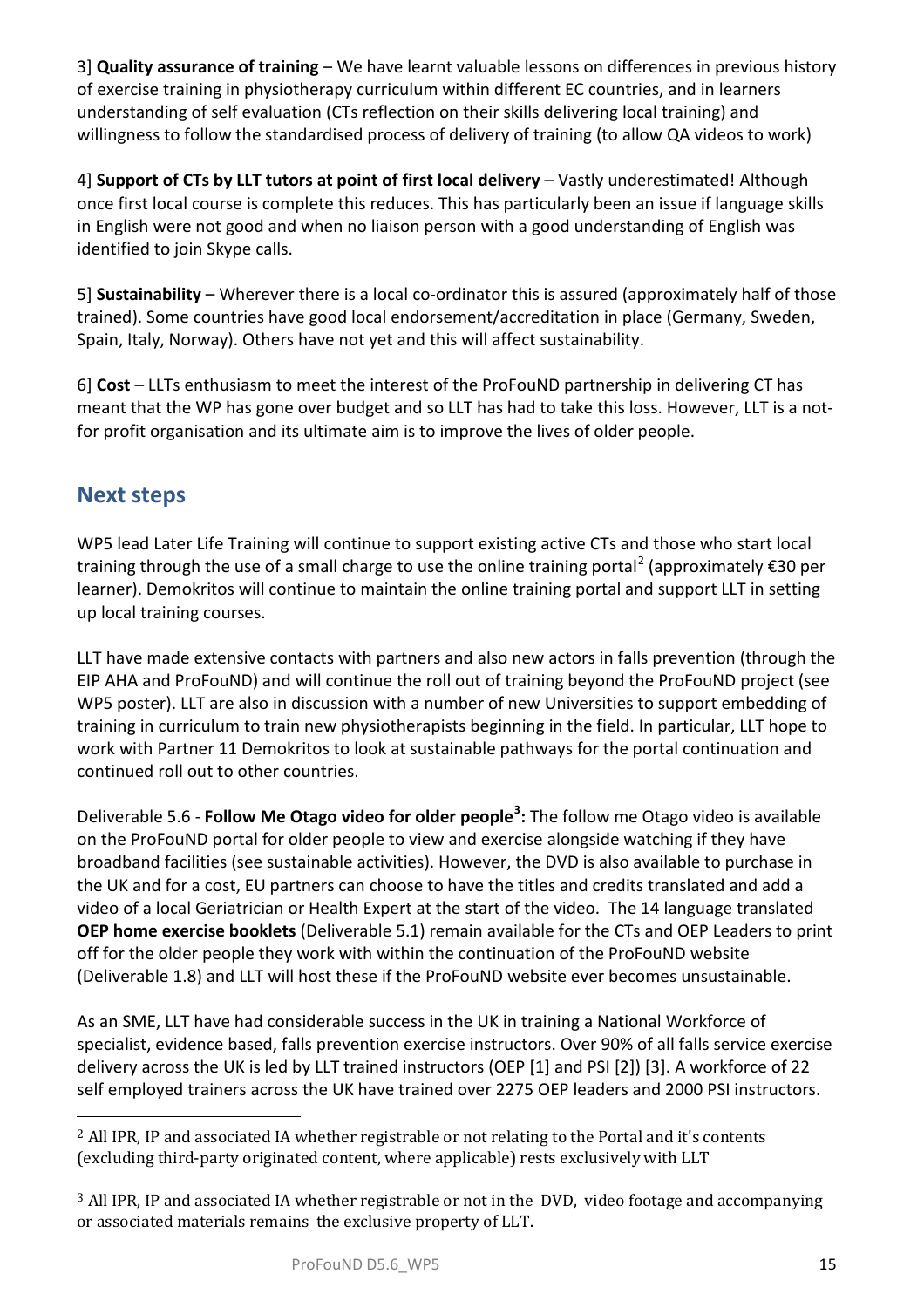LLT aimed to devise and deliver a Cascade Training course that could provide a high level of training to physiotherapists across the ProFouND partnership in order to roll out national training in their countries. Key to this is National Endorsement.

## **Embedding local OEP training into sustainable practice**

In order to support the sustainability of the evidence based training and to try to embed into policies within the countries LLT has trained in so far, work is being done with the partners in each individual country. Each country (partner) has taken a different approach, supported by LLT to bespoke the region/country requirements/needs. LLT will continue supporting endorsement/ accreditation in different regions. LLT have been contacted by additional partners and members of the EIP-AHA to train CTs beyond the project end. New partners in different countries have contacted LLT for CT training upon hearing the successes of others.

The OEP Leader training supports the principles of the EREPS Lifelong Learning Programme



#### **GERMANY**

The OEP training has been been integrated into the MA Gerontology curriculum at the Friedrich-Alexander University Erlangen-Nuernberg University, with the aim to train Gerontologists at the earliest stage of their career to deliver evidence based exercise to prevent falls to their future clients and to inform work colleagues of its effectiveness.

The OEP exercise sessions are registered on a Central Institute (VDK - 6 state health insurances collaborating) to allow the prevention exercise training to be supported by the insurance companies. Future OEP Leaders will still have to apply to this institute with their relevant qualifications but the bulk of the information on what the OEP training is and its level of evidence is completed for them already. The certificate in the location the OEP Leader applied with lasts for 3 years. When an OEP Leader has this Certificate the older people will be able to claim back 70-80% of their expenses to attend the OEP sessions. The other insurances now follow the decision of the Central Institute (VDK).

### **NORWAY**

Partner 4 (NTNU) is Norwegian Health Directorate to develop a certification system for exercise instructors in Norway. OEP training is now embedded within a larger falls prevention course (covering FaME and other falls prevention interventions) delivered to physiotherapists in Norway.

### **GREECE**

Two of the CTs and 10 of the OEPs they have trained sit on the Scientific Department of Geriatric Physiotherapy and the National Association of Physiotherapists in Greece and aim to change practice within Greece.

One CT and one OEP are working closely with the Health and Social Welfare Services of the City of Papagos-Cholargos, in Athens, Greece, where a new OEP action plan is being applied. At this point, an initial approval of the programme has been obtained by the service. Eight to 10 older people, who satisfy the OEP inclusion criteria, users of the Health and Social Welfare Services, will be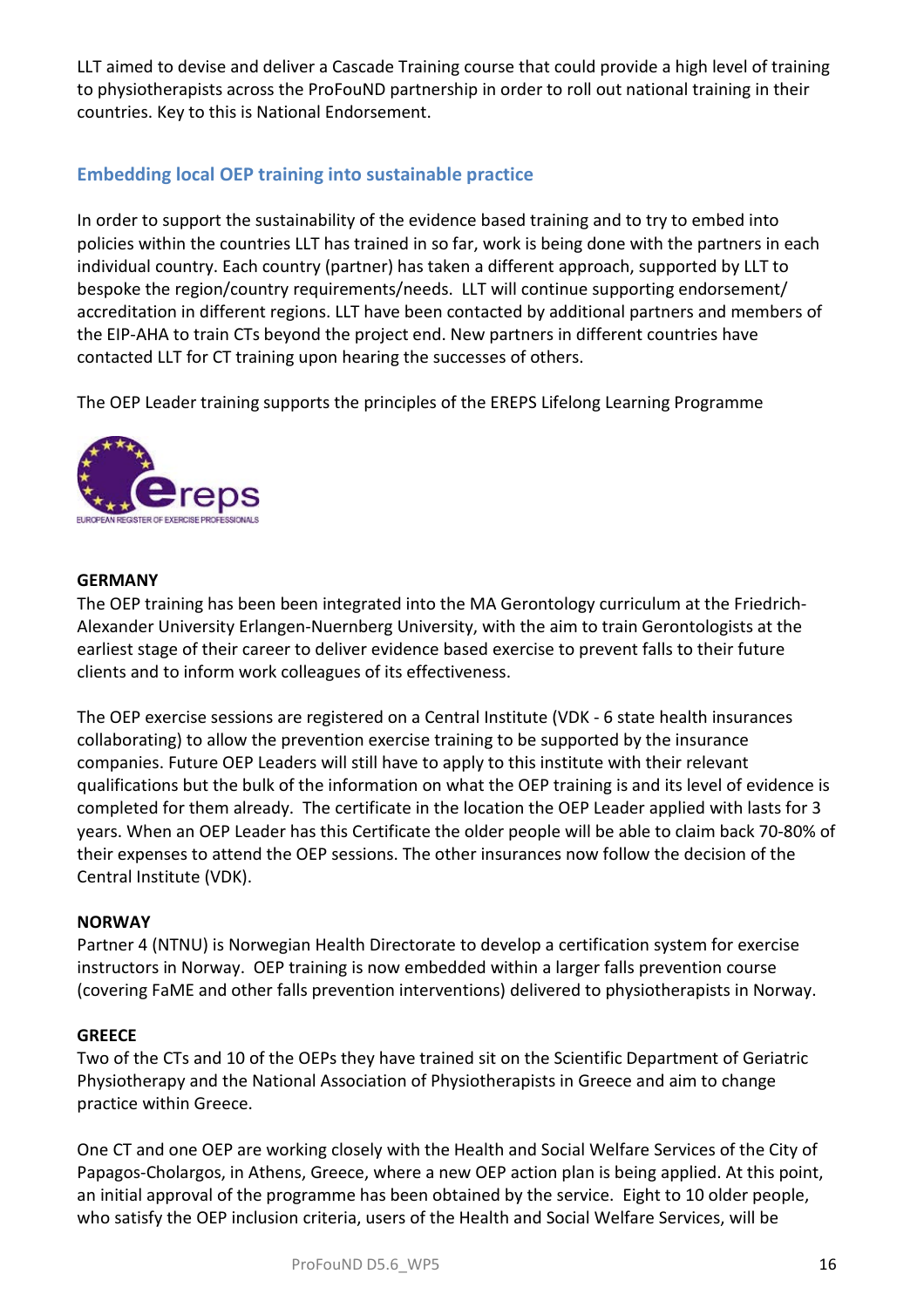included in the first two-month phase. This will be used as a pilot application, in order to proceed to a full application for 12 months for a first set of 8 to 10 participants. If interest of users of the Health and Social Welfare Services, surpasses the availability the creation of further groups will be examined.

The application of OTAGO program in clinical practice is now a a priority of WB Achaia and Ilia of P.S.F. with the collaboration with the Municipality of Patras and Geriatrics & Gerontology Society southwestern Greece to, over time, develop a network of prevention of falls for older people, increasing the number of beneficiaries, and ultimately improve the quality of life of the population.

#### **SWEDEN**

There is an ongoing discussion at the national level, with the Swedish Association of Local Authorities and Regions, SALAR and a Swedish company called Säker Senior AB. There is ongoing discussion with the Swedish Society of Physiotherapy in order for them to endorse training in Sweden.

The OEP training has been integrated into the Physiotherapy undergraduate curriculum at Umeå University, with the aim to train Physiotherapists at the earliest stage of their career to deliver evidence based exercise to prevent falls to their future patients and to inform work colleagues of its effectiveness.

#### **SPAIN**

The plan is to roll out the OEP training in Spain (co-ordinated by Investen-isciii and FSIE) by focusing on healthcare disciplines which are related to elderly care and falls prevention: mainly nursing professionals (most of them part of the Best Practice Spotlight Organizations® Program involved in the implementation of best practice guidelines for falls prevention), and physical therapists, among others. OEP leader training courses are being planned at present in 11 health settings all over Spain, as complementary part of a best practice implementation program for falls prevention in older people. The FSIE (Foundation on Health and Ageing at the Universitat Autònoma de Barcelona) is currently preparing OTAGO Leader Courses across Spain for physiotherapists through the regional professional associations of physiotherapists. The organization of these courses is done in collaboration with the Physiotherapists Association from Catalonia and from Madrid. Paperwork for the accreditation of the courses by the Spanish regional authorities for continuing education is also being processed for all the planned courses.

Also the regional Physical Therapists Associations in Spain are planning to offer OEP leader training courses to their members. One example is the official physical therapist association of Madrid, which is organizing two courses planning to offer them in July.

#### **ITALY**

In Italy at the moment the focus of the roll out of training remains within the Tuscany Region (population 3.5 million, aged >=65, 22%). The implementation of a fall prevention program has been inserted within the priorities of the Regional Prevention Plan (RPP). The RPP proposal has been approved by the Tuscany government and council and a contract signed with Later Life Training for unlimited use of the portal for training over the next two years.

The proposal is aimed at implementing:

1) OEP in Tuscany, creating a network among domiciliary care, rehab community services, and APA program (presently delivered in 930 gyms scattered in 81% of the municipalities of the region), 2) an educational program for clinicians (GPs, specialists, nurses, PS, etc) and 3) for the older population.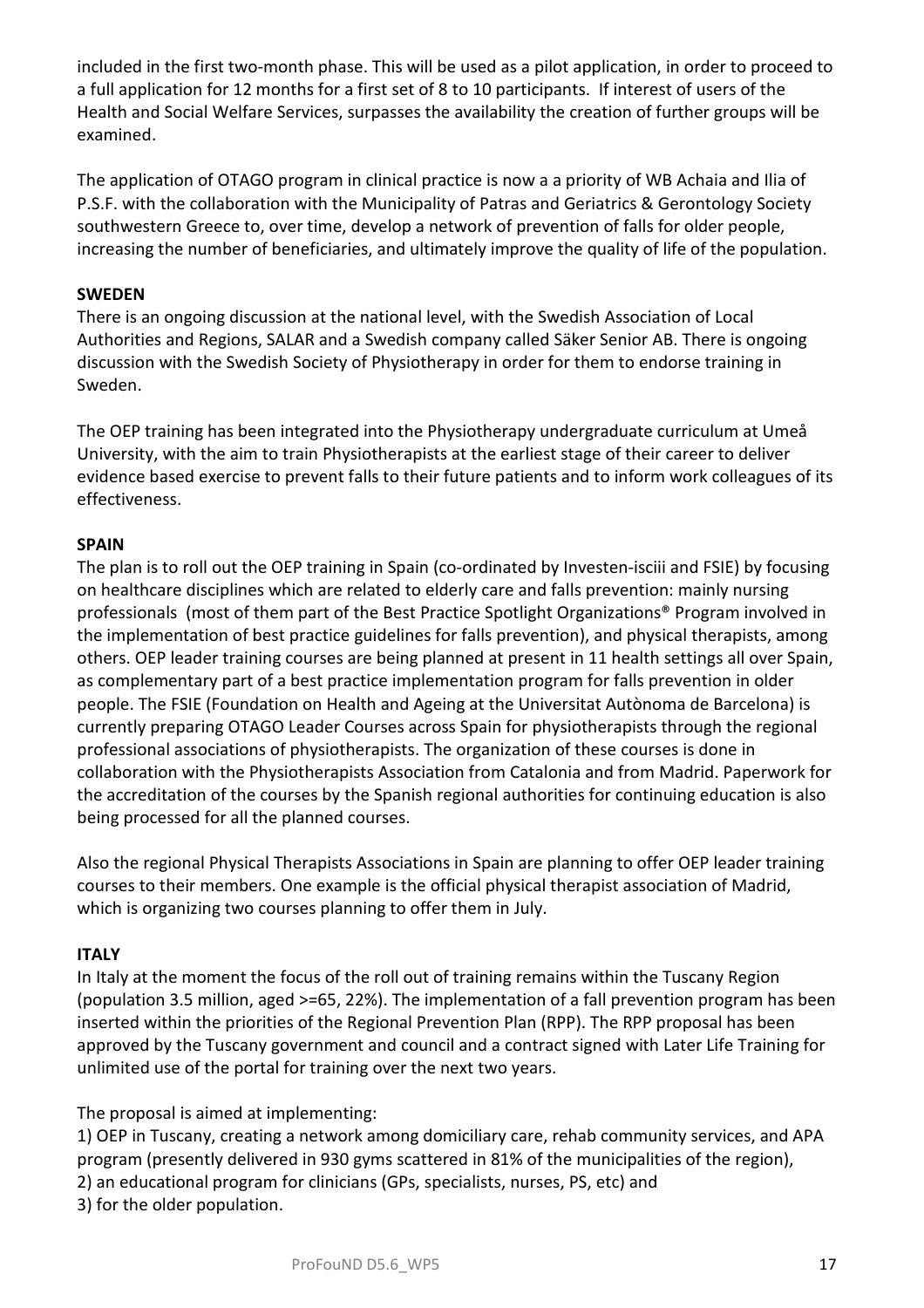The RPP includes a collaboration with LLT (WP5 SME) to create an sustainable cascade training model in the region –where additional training for the CTs will allow them to train new CTs who will then train new OEPs. This joint proposal is presently at the office for legal affairs of the region to be translated in a administrative act ready to be approved immediately after the approval of the RPP.

#### **References:**

[1] Campbell AJ, Robertson MC, Gardner MM et al. (1997) Randomised controlled trial of a general practice programme of home-based exercise to prevent falls in elderly women. British Medical Journal 315:1065-1069.

[2] Skelton DA, Dinan SM, Campbell MG, Rutherford OM (2005). Frequent fallers halve their risk of falls with 9 months of tailored group exercise (FaME): An RCT in community dwelling women aged 65 and over. Age and Ageing 34: 636-639.

[3] Royal College of Physicians (2012). "Older people's experiences of therapeutic exercise as part of a falls prevention service 2011: Patient and public involvement.

## **Summary**

The cascade training has been a success and LLT have trained almost double the anticipated number of CTs. The headlines for this report are:

From March 2013 to Oct 2015:

- **118 CTs trained by LLT in 10 countries (49 regions/states, 69 cities).**
- **1211 New OEP Leaders (in Germany, Austria, Norway, Sweden, Spain, Hungary, Netherlands, Italy, Greece and Crete) have been trained by the CTs**.

There has been considerable reach of these newly trained CTs and OEPs to older people across Europe – increasing the reach of evidence based strength and balance exercise delivery to prevent falls.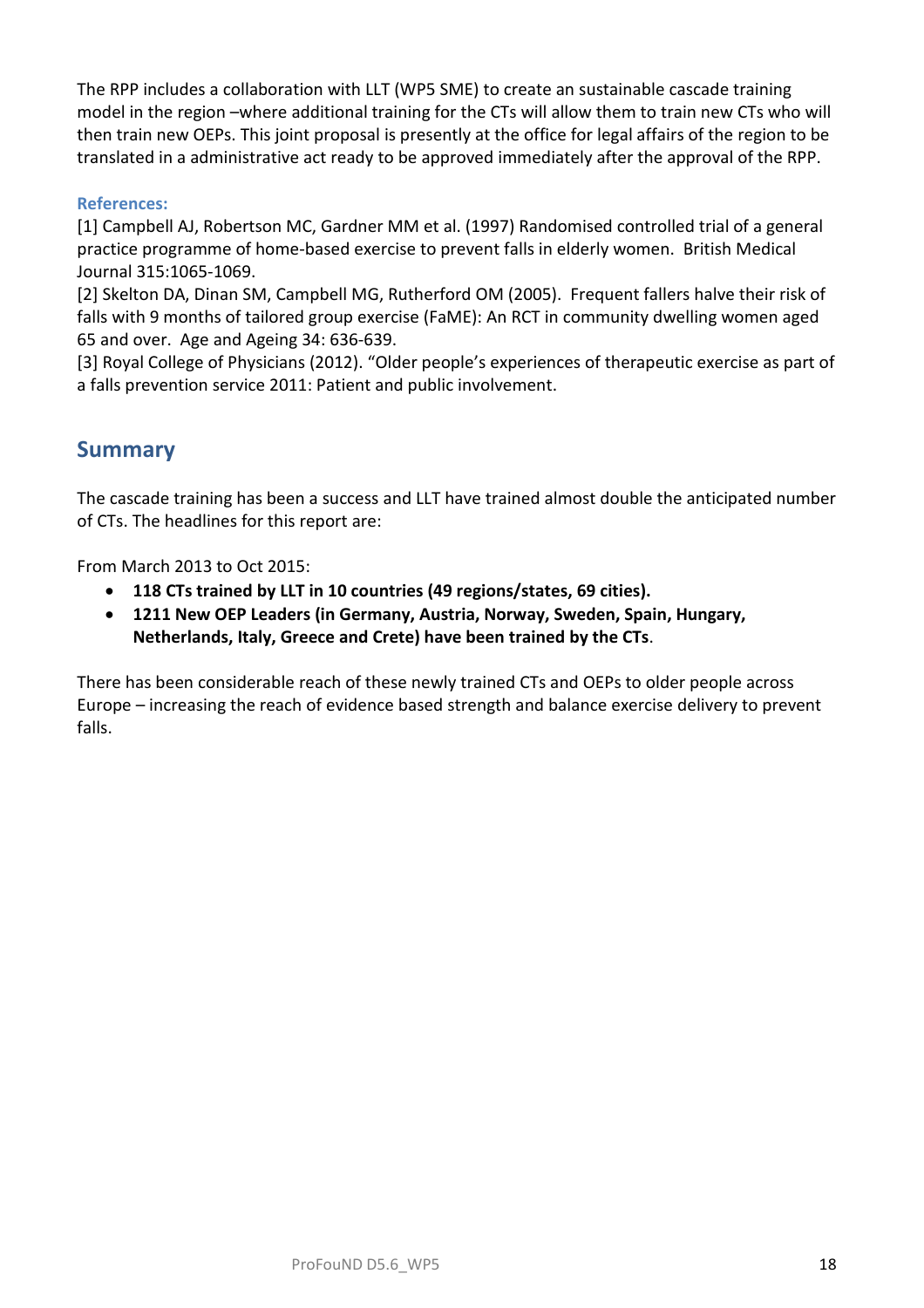# **Otago Exercise Programme Cascade Trainers Directory**

ProFouND (WP5) has created a network of trainers across Europe that can provide evidence based falls prevention exercise to older people and also locally train new trainers. The following is a list of accredited trainers across Europe. The cost to train locally will vary, as will the cost (or not) to receive this evidence based exercise as an older person. Please contact the trainer nearest to you to find out more. If you are interested in the history of the training, visit the project website <http://profound.eu.com/about/wp5-best-practice-exercise-regimen-network-development/>

| <b>Name</b>           | <b>Email Address</b>                         | <b>City</b>        |
|-----------------------|----------------------------------------------|--------------------|
| <b>SWEDEN</b>         |                                              |                    |
| Annica Nylund         | annica.ny.und@umea.se                        | Umeå               |
| Jennie Löfgren        | jennie.lofgren@vll.se                        | Lycksele           |
| Ove Andersson         | ove.andersson@skelleftea.se                  | Skelleftea         |
| My Persson            | my.persson@orkelljunga.se                    | Örkelljunga        |
| Lisa Engström         | lisa.engstrom@skelleftea.se                  | Skellefteå         |
| Sandra Eklund         | sandra.eklund@skelleftea.se                  | Skellefteå         |
| Margareta Svensson    | margareta.eb.svensson@vgregion.se            | Mölndal            |
| Emma Bylander         | emma.bylander@helsingborg.se                 | Helsingborg        |
| Sofia Rahdevi         | sofia.r.rahdevi@vellinge.se                  | Vellinge           |
| Per Holmberg          | per.holmberg@vll.se                          | Skellefteå         |
| Karina Sargeus        | karina.sargeus@burlov.se                     | Arlöv              |
| Anna-Karin Igeklint   | Anna-Karin.lgeklint@engelholm.se             | Hälsa, Ängelholm   |
| Marlene Sandlund      | marlene.sandlund@umu.se                      | Umeå               |
| Magnus Lindh-Rengifo  | magnus-lindh-rengifo@lomma.se                | Lomma municipality |
| Anna Novemyr          | anna.novemyr@umea.se                         | Umeå               |
| Per Tallmar           | p.tallmar@halsomedicinsktcenter.se           | Lomma              |
| Petra Pohl            | Petra.pohl@liu.se                            | Linköping          |
| Camilla Jönsson-Steen | camilla.jonsson-steen@kavlinge.se            | Kävlinge           |
| Ameli Persson         | Ameli.persson@engelholm.se                   | Ängelholm          |
| Helena Karlsson       | helena.karlsson@bastad.se                    | Båstad             |
| Jessica Bohm          | jessica.p.bohm@malmo.se                      | Malmö              |
| John Svensson         | john.svensson@malmo.se                       | Malmö              |
| <b>NORWAY</b>         |                                              |                    |
| Sylvi Sand            | sylvi.sand@trondheim.kommune.no              | Trondheim          |
| Elin Simonsen         | elin.simonsen@trondheim.kommune.no           | Trondheim          |
| Kathrine Mørch Meyer  | Kathrine.Morch.Meyer@oppegård.komm<br>une.no | Oppegård           |
| Camilla Sundsbak      | camilla.sundsbak@live.no                     | Oppegård           |
| Kjersti Buanes        | kjersti.buanes@stavanger.kommune.no          | Stavanger          |
| Siv Lutro Kvalnes     | SivLutro.Kvalnes@bergen.kommune.no           | Bergen             |
| Mette Cogorno         | Mette.Cogorno@bergen.kommune.no              | Bergen             |
| Anita Brekke Røed     | Anita.Roed@bergen.kommune.no                 | Bergen             |
| Liv Faksvåg Hektoen   | Liv.Hektoen@hioa.no                          | Oslo               |
| Grethe Oksholen       | grethe.oksholen@bamble.kommune.no            | Bamble             |
| <b>GERMANY</b>        |                                              |                    |
| Karin Kampe           | Karin.Kampe@rbk.de                           | Stuttgart          |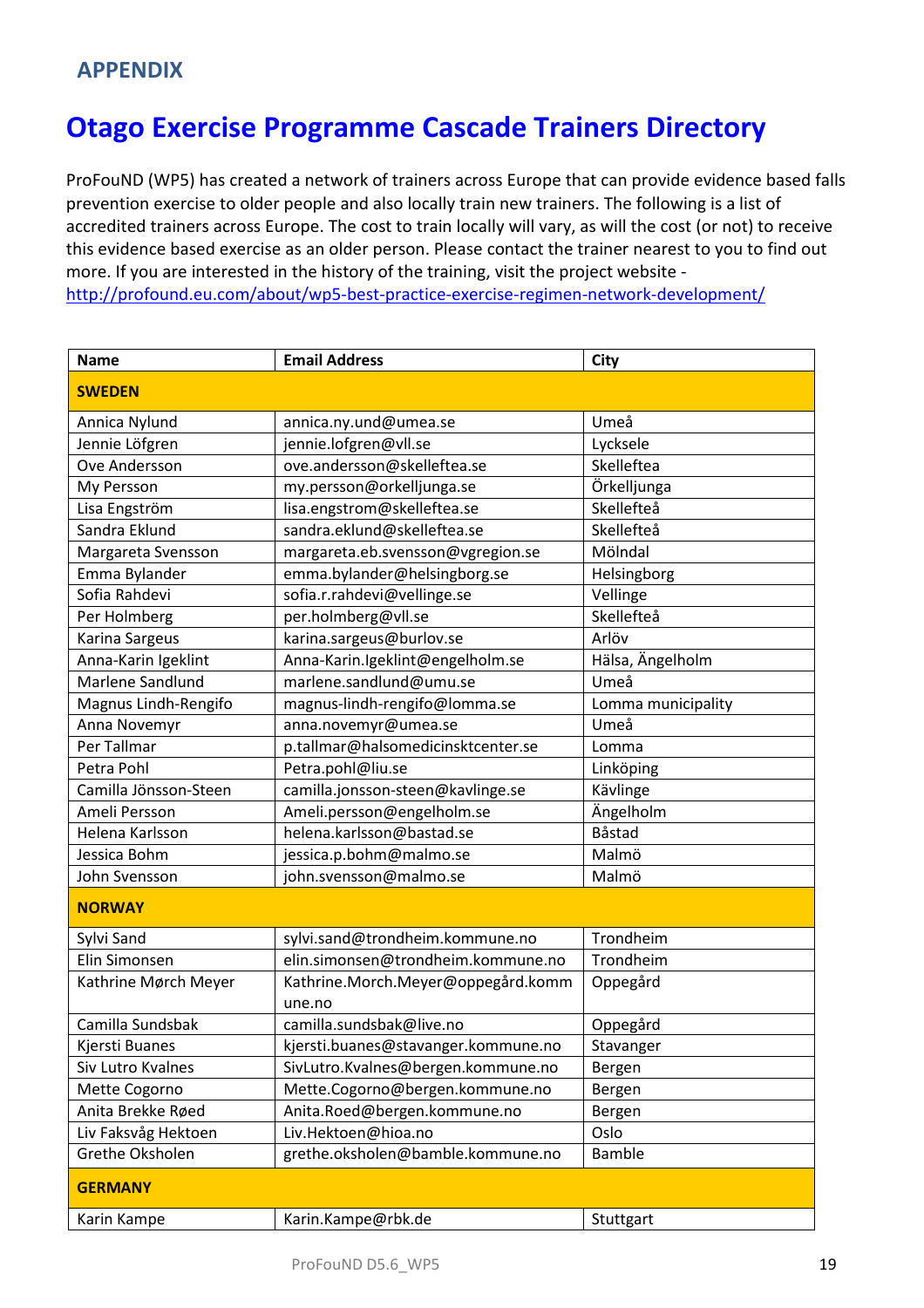| Ellen Freiberger                      | ellen.freiberger@fau.de                                     | Nürnberg                           |
|---------------------------------------|-------------------------------------------------------------|------------------------------------|
| Stephanie Lurz                        | stephanie.lurz@web.de                                       | Oldenburg                          |
| Katja Richter                         | richters.kati@gmx.de                                        | Hildesheim                         |
| Lena Dasenbrock                       | lena.dasenbrock@googlemail.com                              | Oldenburg                          |
| Susanne Schulz                        | susanne.schulz8@gmx.de                                      | Würzburg                           |
| Carolin Barz                          | carolinbarz@gmx.de                                          | Stuttgart                          |
| <b>SWITZERLAND</b>                    |                                                             |                                    |
| Marianne Kölbener                     | mkoelb@bluewin.ch                                           | St. Gallen                         |
| <b>Roland Deininger</b>               | Roland.Deininger@geriatrie-sg.ch                            | St. Gallen                         |
| Katja Bruggmann                       | Katja.Bruggmann@waid.zuerich.ch                             | Zurich                             |
| <b>AUSTRIA</b>                        |                                                             |                                    |
| Christiane Feuerstein                 | christiane.feuerstein@drehpunkt.at                          | Vorarlberg                         |
| <b>Martina Geroe</b>                  | mksw@gmx.net                                                | Vienna                             |
| <b>GREECE</b>                         |                                                             |                                    |
| Kostas Loulianos                      | lampadistis@hotmail.com                                     | Nicosia, Cyprus                    |
| Vasileios Gouglidis                   | vgouglid@gmail.com                                          | Thessaloniki                       |
| Vasiliki Sakellari                    | vsakellari@teilam.gr                                        | Lamia                              |
| Panagiotis Trigkas                    | trigkas@teilam.gr                                           | Lamia                              |
| <b>Athanasios Mandilaris</b>          | mandilaris@yahoo.gr                                         | Lamia                              |
| Aspasia Karali                        | aspaka0602@yahoo.com                                        | Athens                             |
| <b>Christos Komissopoulos</b>         | nrcck@yahoo.com                                             | Athens                             |
| George Kosmidis                       | gkosmidis77@yahoo.gr                                        | Athens                             |
| Efstathia Vlachou                     | efstathiavlachou@hotmail.com                                | Athens                             |
| Konstantina Vasileiadi                | konvasi@gmail.com                                           | Aigion, Patras                     |
| Asimakis Kanellopoulos                | akanellopoulos@teilam.gr                                    | Athens                             |
| <b>SPAIN</b>                          |                                                             |                                    |
| Ana Lista Paz                         | analistapaz@gmail.com                                       | A Coruña (Galicia)                 |
|                                       |                                                             |                                    |
| M <sup>ª</sup> Ángeles Cardero Durán  | fisio_m.angeles83@hotmail.com                               | Extremadura-Badajoz                |
| Javier Aguilera Santacruz             | info@fisioterapiasantacruz.com;                             | Seville                            |
|                                       | aguilera.javier@gmail.com                                   |                                    |
| <b>Francisco Rodriguez</b><br>Jimenez | fisiopak@hotmail.com                                        | Cartagena, Murcia                  |
| Maria Lopez Bris                      | mlbris14@hotmail.com                                        | Toledo & Madrid                    |
| Yolanda Marcen Román                  | yomarce@telefonica.net                                      | Zaragoza                           |
| Ana Beatriz Bays                      | ana.b.bays@gmail.com                                        | Tudela (Navarra)                   |
| Vanesa Gonzalez                       | vgtemplado@hotmail.com                                      | Irun, Guipúzcoa                    |
| Eva Ponga Gallo                       | evaponga77@hotmail.com                                      | Vizcaya, Bilbao (Basq Country)     |
| Lidia J. Muñoz López                  | susilidi@hotmail.com                                        | Las Palmas de Gran Canaria         |
| Shaila Díaz                           | aliahs1979@hotmail.com                                      | San Cristóbal de La Laguna         |
|                                       |                                                             | (Tenerife, Canary Islands)         |
| Pat Vidal                             | pat.vidal.marti@gmail.com                                   | Barcelona                          |
| José Ramón Saiz Llamosas              | jsaizl@saludcastillayleon.es                                | Valladolid                         |
| Esperanza Macarena Díaz<br>Soto       | emacads@hotmail.com                                         | Madrid                             |
| Angelica Sole                         | angelica.sole@gmail.com                                     | Barcelona                          |
| Tomás Alía                            | aliasaguilo@gmail.com                                       | Palma de Mallorca (Balearic        |
|                                       |                                                             | islands)                           |
| Lucia Mendez<br>Jose Enrique Benitez  | l.mendez.terrazas@gmail.com<br>vocalcr@colegiofisio-clm.org | Logroño<br>Ciudad Real-Castilla La |